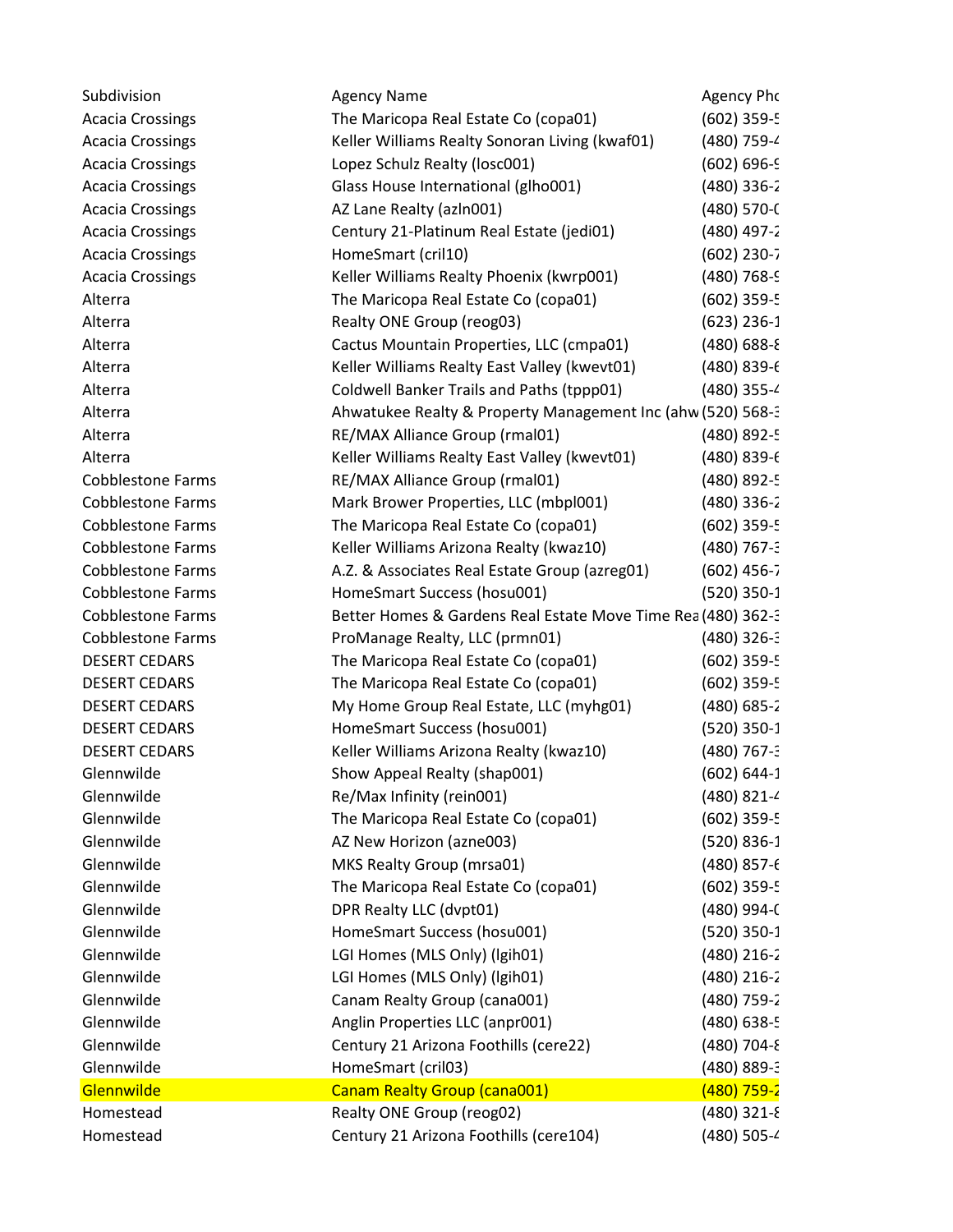| Homestead               | LGI Homes (MLS Only) (Igih01)                               | $(480)$ 216-2          |
|-------------------------|-------------------------------------------------------------|------------------------|
| Homestead               | LGI Homes (MLS Only) (Igih01)                               | $(480)$ 216-2          |
| Homestead               | Exp Realty LLC (xpre01)                                     | $(602)$ 525-3          |
| Homestead               | Solutions Real Estate (solu10)                              | (480) 838-9            |
| Homestead               | Canam Realty Group (cana001)                                | (480) 759-2            |
| Homestead               | Realty ONE Group (reog02)                                   | $(480)$ 321-8          |
| Homestead               | LGI Homes (MLS Only) (Igih01)                               | $(480)$ 216-2          |
| Homestead               | LGI Homes (MLS Only) (Igih01)                               | $(480)$ 216-2          |
| Homestead               | LGI Homes (MLS Only) (Igih01)                               | $(480)$ 216-2          |
| Homestead               | LGI Homes (MLS Only) (Igih01)                               | $(480)$ 216-2          |
| Homestead               | Keller Williams Realty Phoenix (kwrp001)                    | $(480)$ 768-9          |
| Homestead               | The Maricopa Real Estate Co (copa01)                        | (602) 359-5            |
| Homestead               | American Realty Brokers (amer01)                            | $(602)$ 955- $6$       |
| <b>MARICOPA MEADOWS</b> | HomeSmart Success (hosu001)                                 | $(520)$ 350-1          |
| <b>MARICOPA MEADOWS</b> | Cactus Mountain Properties, LLC (cmpa01)                    | $(480) 688 -$          |
| <b>MARICOPA MEADOWS</b> | HomeSmart Success (hosu001)                                 | $(520)$ 350-1          |
| <b>MARICOPA MEADOWS</b> | Phoenix Metro Properties.com (ftlr01)                       | $(602) 785 - 3$        |
| <b>MARICOPA MEADOWS</b> | US Preferred Realty (uspr01)                                | $(480)$ 756-9          |
| <b>MARICOPA MEADOWS</b> | Acacia Fine Homes (acfi001)                                 | (480) 529-5            |
| <b>MARICOPA MEADOWS</b> | All For 1 Real Estate (afor01)                              | $(928)$ 486-9          |
| <b>MARICOPA MEADOWS</b> | West USA Realty (wusa06)                                    | (480) 893-0            |
| <b>MARICOPA MEADOWS</b> | HomeSmart Success (hosu001)                                 | $(520)$ 350-1          |
| <b>MARICOPA MEADOWS</b> | Cactus Mountain Properties, LLC (cmpa01)                    | $(480) 688 - \epsilon$ |
| <b>MARICOPA MEADOWS</b> | Desert Canyon Properties (dcpr01)                           | $(602) 818-2$          |
| PALO BREA               | HomeSmart Success (hosu001)                                 | $(520)$ 350-1          |
| Province                | MTH Realty, LLC (mthr01)                                    | (480) 448-4            |
| Province                | Keller Williams Realty Sonoran Living (kwaf01)              | (480) 759-4            |
| Province                | MTH Realty, LLC (mthr01)                                    | (480) 448-4            |
| Province                | MTH Realty, LLC (mthr01)                                    | (480) 448-4            |
| Province                | Cactus Mountain Properties, LLC (cmpa01)                    | $(480) 688 -$          |
| Province                | MTH Realty, LLC (mthr01)                                    | (480) 448-4            |
| Rancho El Dorado        | The Maricopa Real Estate Co (copa01)                        | $(602)$ 359-5          |
| Rancho El Dorado        | Keller Williams Realty East Valley (kwevt01)                | $(480) 839 - 6$        |
| Rancho El Dorado        | Keller Williams Realty Phoenix (kwrp001)                    | $(480)$ 768-9          |
| Rancho El Dorado        | AGS Realty & Associates (agsd01)                            | $(480)$ 502-1          |
| Rancho EL Dorado        | The Maricopa Real Estate Co (copa01)                        | $(602)$ 359-5          |
| Rancho El Dorado        | Delex Realty (dele002)                                      | $(602)$ 910-3          |
| Rancho El Dorado        | The Maricopa Real Estate Co (copa01)                        | $(602)$ 359-5          |
| Rancho El Dorado        | United Brokers Group (unbr002)                              | (480) 539-4            |
| Rancho El Dorado        | Ahwatukee Realty & Property Management Inc (ahw (520) 568-3 |                        |
| Rancho El Dorado        | <b>EXIT Realty Expanded Vision (exvr001)</b>                | $(480)$ 269-9          |
| Rancho El Dorado        | HomeSmart (cril03)                                          | $(480) 889 - 3$        |
| Rancho El Dorado        | Keller Williams Realty Phoenix (kwrp004)                    | $(602)$ 492-4          |
| Rancho El Dorado        | Keller Williams Realty Phoenix (kwrp001)                    | $(480)$ 768-9          |
| Rancho El Dorado        | MovingAZ Realty, L.L.C. (moco02)                            | (480) 459-5            |
| Rancho El Dorado        | Farhat & Associates (farh001)                               | (520) 568-4            |
| Rancho El Dorado        | Keller Williams Realty Sonoran Living (kwaf01)              | (480) 759-4            |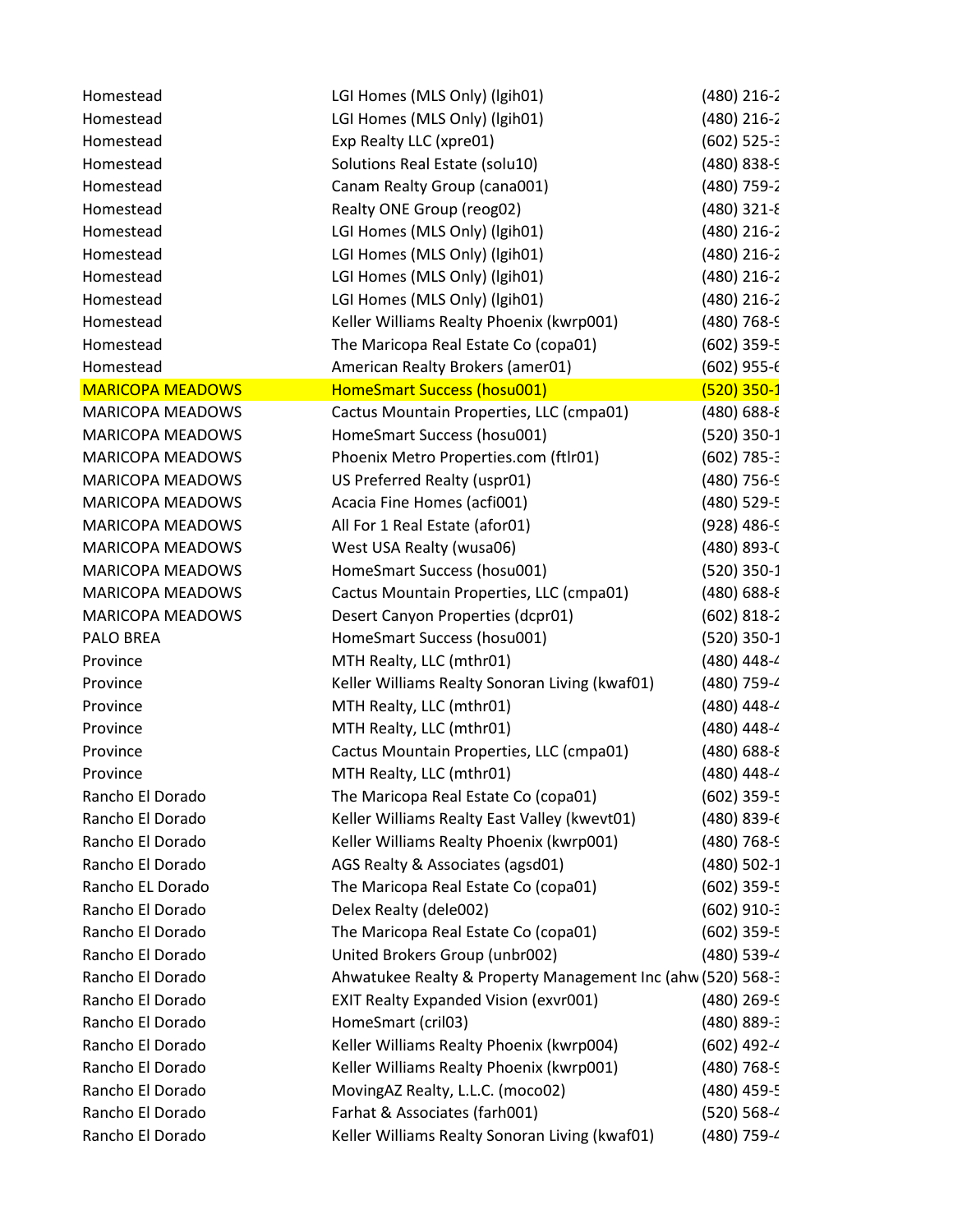| Rancho El Dorado                       | Berkshire Hathaway HomeServices Arizona Propertie (480) 726-1  |                  |
|----------------------------------------|----------------------------------------------------------------|------------------|
| Rancho El Dorado                       | Realty Executives Premier (repm01)                             | $(480)$ 473-0    |
| Rancho El Dorado                       | The Maricopa Real Estate Co (copa01)                           | $(602)$ 359-5    |
| Rancho El Dorado                       | HomeSmart (cril01)                                             | $(602)$ 230-7    |
| Rancho El Dorado                       | Faith Real Estate and Investments, LLC (fath01)                | (480) 893-1      |
| Rancho El Dorado                       | The Maricopa Real Estate Co (copa01)                           | $(602)$ 359-5    |
| Rancho El Dorado                       | Farhat & Associates (farh001)                                  | (520) 568-4      |
| Rancho El Dorado                       | Rush & Associates Realty (raar01)                              | $(480)$ 313-7    |
| Rancho El Dorado                       | Maricopa Home Rentals LLC (mhrl001)                            | $(602)$ 418-8    |
| Rancho El Dorado                       | HomeSmart Success (hosu001)                                    | $(520)$ 350-1    |
| Rancho El Dorado                       | Real Estate & MORE Property Se (rmor01)                        | $(623)$ 561- $($ |
| Rancho El Dorado                       | The Maricopa Real Estate Co (copa01)                           | $(602)$ 359-5    |
| Rancho El Dorado                       | The Maricopa Real Estate Co (copa01)                           | $(602)$ 359-5    |
| Rancho El Dorado                       | Realty ONE Group (reog02)                                      | $(480)$ 321-8    |
| Rancho El Dorado                       | Revelation Real Estate (wsrr01)                                | (480) 722-9      |
| Rancho El Dorado                       | MG. Arizona's Best Real Estate Company and Proper1 (520) 252-6 |                  |
| Rancho El Dorado                       | Arizona Cash Back Brokerage (cabr01)                           | $(480)$ 985-9    |
| Rancho El Dorado                       | The Maricopa Real Estate Co (copa01)                           | $(602)$ 359-5    |
| Rancho El Dorado                       | Keller Williams Realty Sonoran Living (kwsl02)                 | (480) 948-3      |
| Rancho El Dorado                       | HomeSmart Success (hosu001)                                    | $(520)$ 350-1    |
| Rancho El Dorado                       | The Maricopa Real Estate Co (copa01)                           | $(602)$ 359-5    |
| Rancho El Dorado                       | Keller Williams Realty Phoenix (kwrp001)                       | $(480)$ 768-9    |
| Rancho El Dorado                       | Solutions Real Estate (solu01)                                 | (480) 838-9      |
| Rancho El Dorado                       | HomeSmart (cril11)                                             | (480) 889-3      |
| Rancho El Dorado                       | Realty ONE Group (reog01)                                      | $(480)$ 315-1    |
| Rancho El Dorado                       | The Maricopa Real Estate Co (copa01)                           | $(602)$ 359-5    |
| Rancho El Dorado                       | <b>Keller Williams Realty East Valley (kwevt01)</b>            | $(480)$ 839-6    |
| Rancho Mirage                          | Revelation Real Estate (wsrr01)                                | (480) 722-9      |
| Rancho Mirage                          | RE/MAX Solutions (resol001)                                    | $(480) 610 - 6$  |
| Rancho Mirage                          | West USA Realty (wusa06)                                       | $(480) 893 - C$  |
| <b>SADDLEBACK FARMS</b>                | Platinum Realty Network (prnw01)                               | $(480)$ 326- $6$ |
| <b>SANTA ROSA SPRINGS</b>              | Elliott Homes (ellt01)                                         | $(480) 831 - 9$  |
| Senita                                 | JK Realty (jkjl01)                                             | $(480)$ 733-8    |
| Senita                                 | HomeSmart Success (hosu001)                                    | $(520)$ 350-1    |
| Senita                                 | HomeSmart (cril11)                                             | $(480) 889 - 3$  |
| Senita                                 | HomeSmart (cril11)                                             | $(480) 889 - 3$  |
| Senita                                 |                                                                |                  |
|                                        | HomeSmart Success (hosu001)                                    | $(520)$ 350-1    |
|                                        | Faith Real Estate and Investments, LLC (fath01)                | (480) 893-1      |
|                                        | The Maricopa Real Estate Co (copa01)                           | $(602)$ 359-5    |
| Senita                                 | Keller Williams Realty Phoenix (kwrp001)                       | $(480)$ 768-9    |
| <b>SMITH FARMS</b>                     | Carrington Real Estate Services (US), LLC (atpa01)             | $(623)$ 203-8    |
| SMITH FARMS                            | HomeSmart Success (hosu001)                                    | $(520)$ 350-1    |
| Senita<br>Senita<br><b>SMITH FARMS</b> | Call Realty, Inc. (crty02)                                     | $(480)$ 988-7    |
| <b>SMITH FARMS</b>                     | DPR Realty LLC (dvpt03)                                        | $(480)$ 926-2    |
| <b>SMITH FARMS</b>                     | ProSmart Realty (psmt01)                                       | (480) 540-2      |
| <b>SMITH FARMS</b>                     | Call Realty, Inc. (crty02)                                     | $(480)$ 988-7    |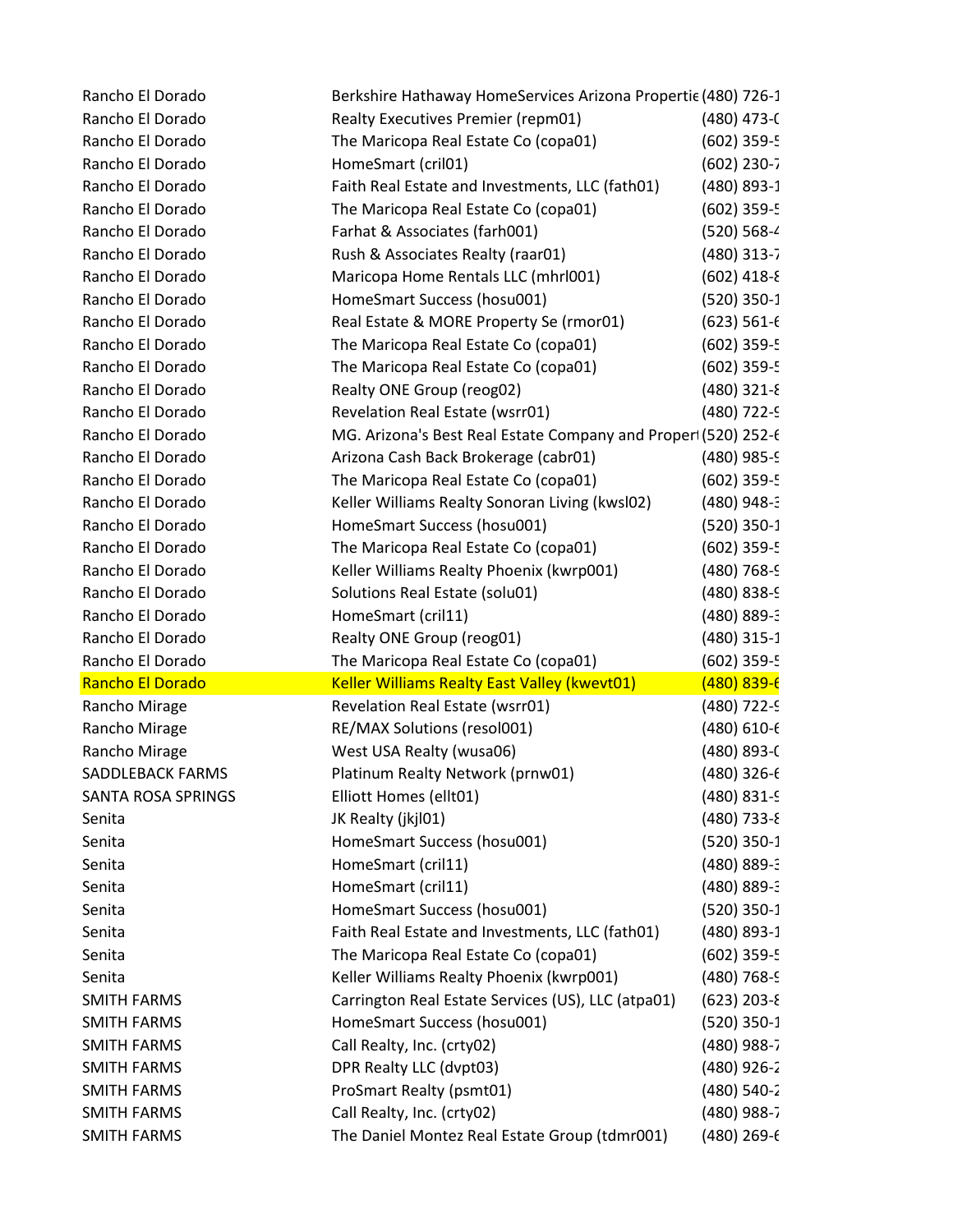| <b>SMITH FARMS</b>            | Congress Realty, Inc. (cong01)                              | $(888)$ 229-2    |
|-------------------------------|-------------------------------------------------------------|------------------|
| Sorrento                      | RE/MAX Alliance Group (rmal01)                              | (480) 892-5      |
| Sorrento                      | Coldwell Banker Residential Brokerage (cbrb12)              | (480) 834-9      |
| Sorrento                      | Monarch Real Estate (mona001)                               | $(480)$ 234-2    |
| Sorrento                      | West USA Realty (wusa05)                                    | $(602)$ 375-3    |
| Sorrento                      | West USA Realty (wusa85)                                    | $(602)$ 942-1    |
| The Lakes at Rancho El Dorado | MTH Realty, LLC (mthr01)                                    | $(480)$ 448-4    |
| Tortosa                       | Real Home Services & Solutions (rhss01)                     | $(480)$ 586-3    |
| Tortosa                       | MovingAZ Realty, L.L.C. (moco02)                            | (480) 459-5      |
| Tortosa                       | Caldwell Property Solutions, Inc (brca01)                   | (480) 834-9      |
| Tortosa                       | West USA Realty (wusa04)                                    | $(480) 820 - 3$  |
| Tortosa                       | AZ New Horizon Realty (azne002)                             | $(520)$ 233-2    |
| Tortosa                       | JK Realty (jkjl01)                                          | $(480)$ 733-8    |
| Tortosa                       | RE/MAX Casa Grande (jdyh01)                                 | $(520) 836-1$    |
| Tortosa                       | Revelation Real Estate (wsrr01)                             | (480) 722-9      |
| Tortosa                       | Arizona Premier Realty Homes & Land, LLC (aprh01)           | $(623) 594 - 7$  |
| Tortosa                       | Elite Results Realty (elite01)                              | $(480) 845 -$    |
| Tortosa                       | HomeSmart (cril03)                                          | (480) 889-3      |
| Tortosa                       | The Maricopa Real Estate Co (copa01)                        | $(602)$ 359-5    |
| Villages at Rancho El Dorado  | Cerreta Real Estate (cerr01)                                | $(623)$ 266- $($ |
| Villages at Rancho El Dorado  | Show Appeal Realty (shap001)                                | $(602) 644-1$    |
| Villages at Rancho El Dorado  | The Maricopa Real Estate Co (copa01)                        | $(602)$ 359-5    |
| Villages at Rancho El Dorado  | ProManage Realty, LLC (prmn01)                              | $(480)$ 326-3    |
| Villages at Rancho El Dorado  | HomeSmart Success (hosu001)                                 | $(520)$ 350-1    |
| Villages at Rancho El Dorado  | North & Co (nrtc01)                                         | $(602)$ 714-7    |
| Villages at Rancho El Dorado  | Ahwatukee Realty & Property Management Inc (ahw (520) 568-3 |                  |
| Villages at Rancho El Dorado  | West USA Realty (wusa04)                                    | (480) 820-3      |
| Villages at Rancho El Dorado  | RE/MAX Alliance Group (rmal01)                              | (480) 892-5      |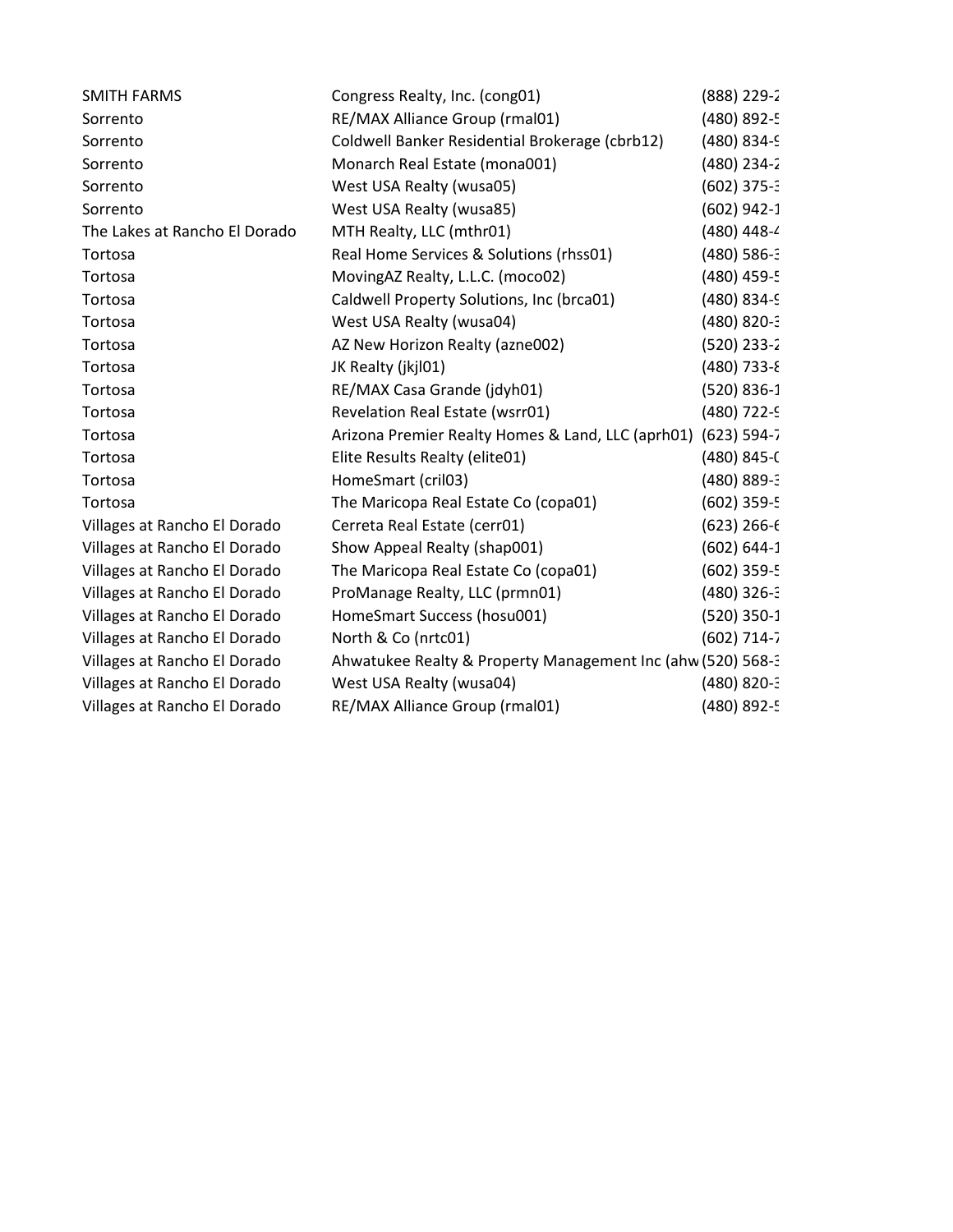Listing Agent Co-Listing / Selling Agency Van Talley Gehan Homes (geho001) Debbie Nieman Theorem Keller Williams Integrity First (kwif01) Joseph Schulz **Claudia Sch Keller Williams Realty Phoenix (kwrp002)** Sharyn Younger **Realty Executives** (reax15) Lori B. Hodgen AZ Lane Realty (azln001) Brian French Century 21-Platinum Real Estate (jedi01) Wally Neal **Patricia Ne Lund Realty, LLC (lund01)** James Patrick Sanson The Maricopa Real Estate Co (copa01) Danielle M. Nichols Cory Adam The Maricopa Real Estate Co (copa01) Marcie Ross **RE/MAX Alliance Group (rmal01)** Mark Pekarik Keller Williams Realty Phoenix (kwrp001) Carol A. Royse Solutions Real Estate (solu01) Jennifer M Freeman Monarch Real Estate (mona001) Peter Ashijan **Realty Executives (reax20)** Denise L Pias The Maricopa Real Estate Co (copa01) Jill L. Rother **My Home Group Real Estate (myhg02)** My Home Group Real Estate (myhg02) Michael E. McSweeney Solutions Real Estate (solu01) Mark Brower **My Home Group Real Estate, LLC (myhg01)** My Home Group Real Estate, LLC (myhg01) Anthony Schumacher Faye Blaub International Real Estate Professionals, LLC (irep01) Beth M Rider **HomeSmart** (cril11) Alfred Rea **Lund Realty**, LLC (lund01) David Morgan Kimberly N Strong Tower Real Estate Group (stto001) Rosa Sliskovic **A & L Arizona Realty (aalr01)** Ryan Atwood The Maricopa Real Estate Co (copa01) Anthony Schumacher Faye Blaub Stunning Homes Realty (stho001) Carl E Shaver **Carl Jay Shart Carl Jay Shart Condensity** Carl Estate Co (copa01) Benjamin Arredondo Eric Brossa Realty ONE Group (reog02) Mark A. Roberts **Mark A. Roberts** West USA Realty (wusa06) Sarah Erickson **HomeSmart Success** (hosu001) Christel Duba Revelation Real Estate (wsrr01) Penney Mullins **Amy Jones Realty ONE Group (reog02)** Steve Murray **Example 20 Ryan Murrat The Maricopa Real Estate Co (copa01)** Paula J. Lambert The Maricopa Real Estate Co (copa01) Marsha Sandoval MG. Arizona's Best Real Estate Company and Property Mg (Mga+33) Robert H Rowe Re/Max Infinity (rein001) Jean A Stuk JK Realty (jkjl01) David Morgan Kimberly MThe Daniel Montez Real Estate Group (tdmr001) Tracy Norton LGI Homes (MLS Only) (lgih01) Tracy Norton The Maricopa Real Estate Co (copa01) Rick Metcalfe **Capital R** (capr001) Derek Anglin **HomeSmart** (cril01) Kumiko Tanaka-Rosier **HomeSmart** (cril18) Dan Brown Call Realty, Inc. (crty02) Rick Metcalfe **Russ Lyon Sotheby's International Realty (Iyon25)** Raymond Del Real Coldwell Banker Residential Brokerage (cbrb18) Joseph Yu **Keller Williams Realty Sonoran Living (kwaf01**) **Keller Williams Realty Sonoran Living (kwaf01**)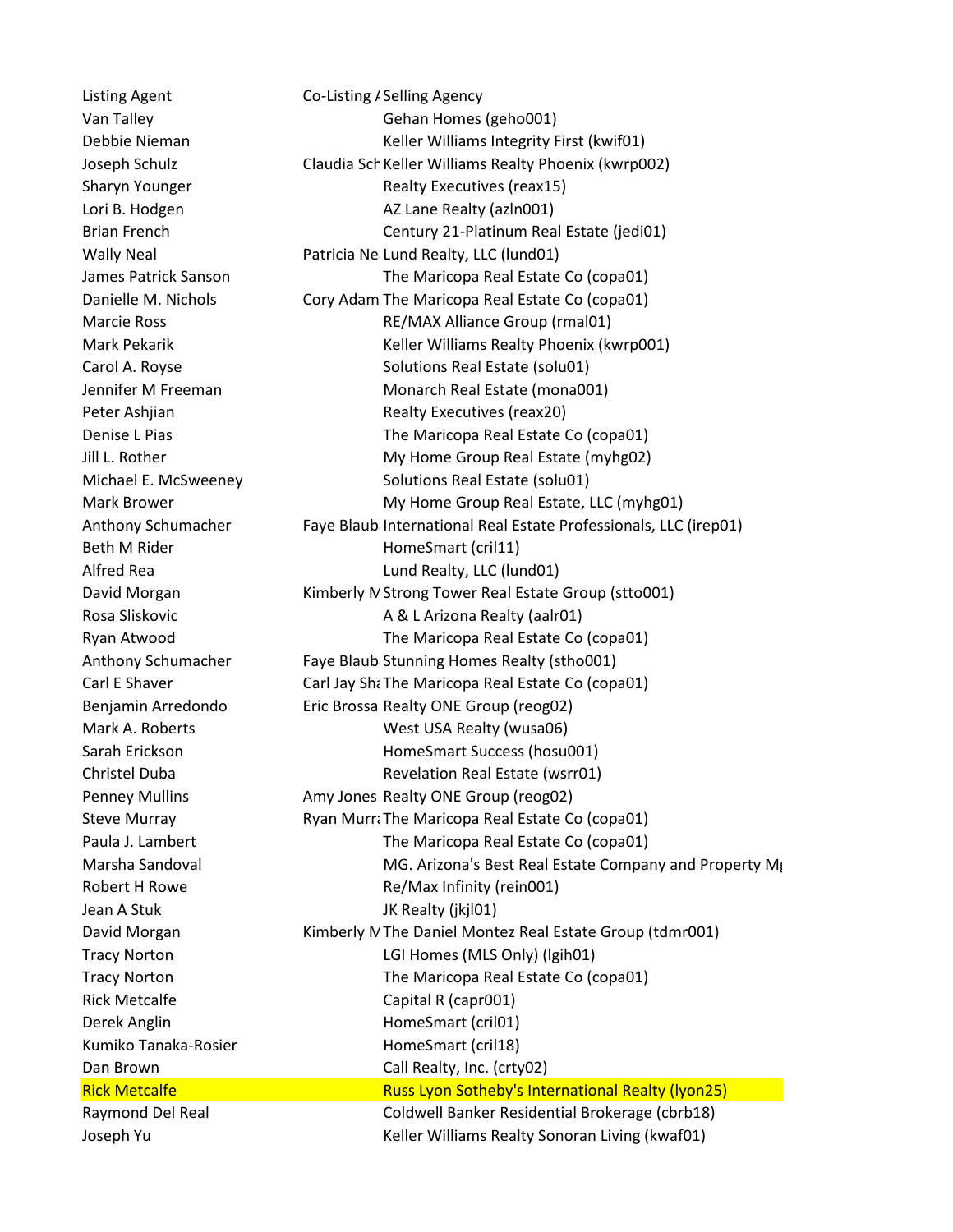Tracy Norton LGI Homes (MLS Only) (lgih01) Tracy Norton LGI Homes (MLS Only) (lgih01) Suzanne Fuqua The Realty Realty Keller Williams Integrity First (kwif01) Brent Hammonds The Maricopa Real Estate Co (copa01) Rick Metcalfe **Home Pro Realty (stra001)** Regina Gomez **HomeSmart Success (hosu001)** Tracy Norton LGI Homes (MLS Only) (lgih01) Tracy Norton LGI Homes (MLS Only) (lgih01) Tracy Norton LGI Homes (MLS Only) (lgih01) Tracy Norton LGI Homes (MLS Only) (lgih01) James Patrick Sanson Realty Executives (reax150) Sandra D. Hopkins **Keller Williams Realty Sonoran Living (kwaf01)** Keller Williams Realty Sonoran Living (kwaf01) Anthony Kadi Realty ONE Group (reog13) Ardie Hawkins **Realty ONE Group (reog08)** Debra K Johnson Milly Sells Az (mily01) David Morgan Rute Haag HomeSmart (cril03) Shawn Schlegel **Eighter Schlegel** US Preferred Realty (uspr01) Norma Hernandez **HomeSmart** (cril16) Sandra Mitsis Continental Realty Network (cren01) Glenn Marsh **Highgarden Real Estate (hgri01)** Cinthya Lorena Raudales Keller Williams Realty Biltmore Partners (kwbp01) David Morgan Kimberly N The Maricopa Real Estate Co (copa01) Debra K Johnson Keller Williams Realty East Valley (kwevt01) Rita J Weiss Keller Williams Realty Phoenix (kwrp002) Donna M Sandner The Maricopa Real Estate Co (copa01) Janine Long Cactus Mountain Properties, LLC (cmpa01) David W. Bick **Realty ONE Group (reog04)** Janine Long Non-MLS Office (nmls) Janine Long **Exercise 20** Rush & Associates Realty (raar01) Kent H. Richards Debra K Jol Revelation Real Estate (wsrr01) Janine Long **Contract Contract Contract Contract Contract Contract Contract Contract Contract Contract Contract Contract Contract Contract Contract Contract Contract Contract Contract Contract Contract Contract Contract Co** Stephen Kuburich The Maricopa Real Estate Co (copa01) Amy N Nelson **Realty Executives** (reax15) Matthew J Manoogian Nicasio F. E West USA Realty (wusa06) Mary Ann Schmelz **The Maricopa Real Estate Co (copa01)** Anthony Schumacher Tina Marie HomeSmart (cril03) Sandra Mager West USA Realty (wusa06) Robert H Rowe Realty Executives (reax15) Kerry Jackson **Keller Williams Integrity First (kwif01)** Keller Williams Integrity First (kwif01) Chad Chadderton Keller Williams Realty Phoenix (kwrp002) Yolana Isham The Maricopa Real Estate Co (copa01) Kathy Mayus **Keller Williams Realty Phoenix (kwrp001)** Keller Williams Realty Phoenix (kwrp001) Frederick P Weaver IV David Fanc HomeSmart (cril01) James Patrick Sanson **Revelation Real Estate (wsrr01)** Mariana Benner **Better Homes & Gardens Real Estate Move Time Realty (r** and Mariana Benner Realty (r Deborah Farhat **Aziz Farhat Re/Max Infinity (rein001)** Norma D Riggs Show Appeal Realty (shap001)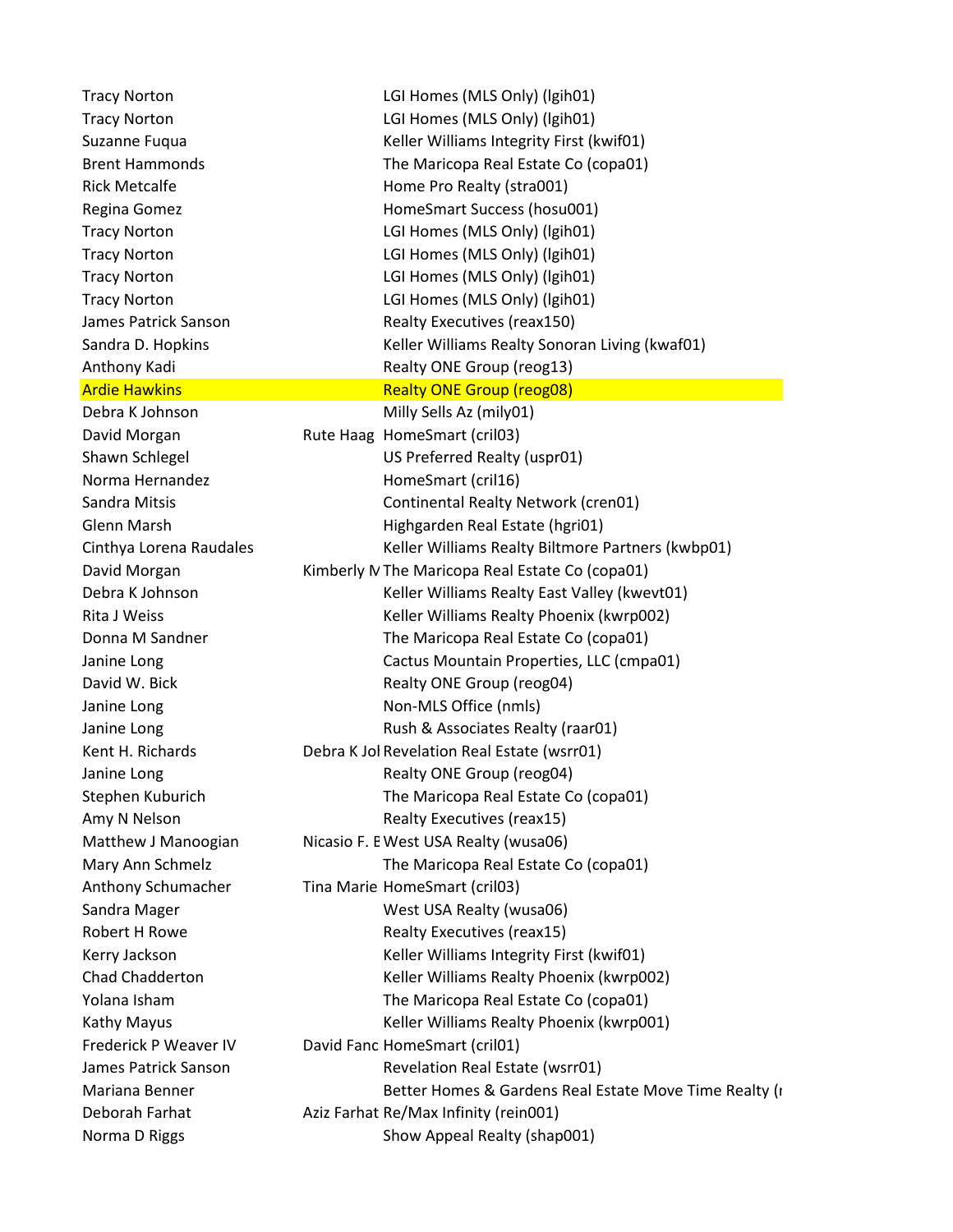Shawn Krill **HomeSmart** (cril11) Donna M Sandner KD Realty, LLC (kdry01) Jon Sherwood **HomeSmart** (cril02) Kimberly Marsch-Frederick HomeSmart (cril03) John Biddle **Amy Biddle JK Realty (jkjl01)** Michael Edward Farrar Elliott Homes (ellt01) Tanya Barker Call Realty, Inc. (crty02) Nathaniel Hastings JK Realty (jkjl01)

Lisa Schmitz Stephanie I The Maricopa Real Estate Co (copa01) Van Talley **Van Talley Realty Executives (reax26)** Chris DeFreitas Conway Real Estate (pxrs01) Jennifer M Norris **Bradley O. Keller Williams Realty Phoenix (kwrp001)** Anthony Schumacher Faye Blaub Realty ONE Group (reog14) Deborah Farhat Aziz Farhat Russ Lyon Sotheby's International Realty (lyon17) Diana Sage **Platinum Premier Realty (ppaz01)** Vicky Ten Hoven **Rush & Associates Realty (raar01)** Mark R Tietge **AZ Real Estate Concepts (drrc01)** Jan M. Roth Clifford Eus Canam Realty Group (cana001) Woodward L Dilts Monarch Real Estate (mona001) Jason Spitler **ProSmart Realty (psmt05)** Michael B. Green MG. Arizona's Best Real Estate Company and Property Mga433 Stephanie Sandoval The Maricopa Real Estate Co (copa01) Steve Murray **Ryan Murra** Solutions Real Estate (solu01) Kerri Callidora **Vancio Contract Callidora** US Preferred Realty (uspr01) Robin Stone Tara Meier Solutions Real Estate (solu01) James Patrick Sanson Revelation Real Estate (wsrr01) Lynn Hoang The Maricopa Real Estate Co (copa01) Christine Halverson Canam Realty Group (cana001) Bill Cole The Maricopa Real Estate Co (copa01) Van Talley Glass House International (glho001) Amy N Nelson **The Maricopa Real Estate Co (copa01)** Sue Bentley **Realty Executives** (reax51) Aimee N. Lunt AZ Xceptional Realty (tgbl01) Jeff Huff **Pete Baldw Coldwell Banker Rox Realty (cbrr01)** Leslie D Wright West USA Realty (wusa06) Brian Petersheim The Maricopa Real Estate Co (copa01) Chad Hatch **Revelation Real Estate (wsrr01)** Chad Hatch Foothills Realty and Mgmt LLC (fram001) Brian Petersheim Better Homes & Garden Real Estate Move Time Realty (movern Bradley O. Cline Jennifer M My Home Group Real Estate (myhg13) Carl Jay Shaver **Carl E Shav The Maricopa Real Estate Co (copa01)** Carlie Goulet **Emily Duar Stunning Homes Realty (stho001)** Anthony Kamouzis **Revelation Real Estate (wsrr01)** Frank Altobelli Keller Williams Realty East Valley (kwevt01) Josh Whittemore **Jeremiah J The Maricopa Real Estate Co (copa01)** Frank Altobelli Keller Williams Realty Phoenix (kwrp002) Diane Welch The Maricopa Real Estate Co (copa01)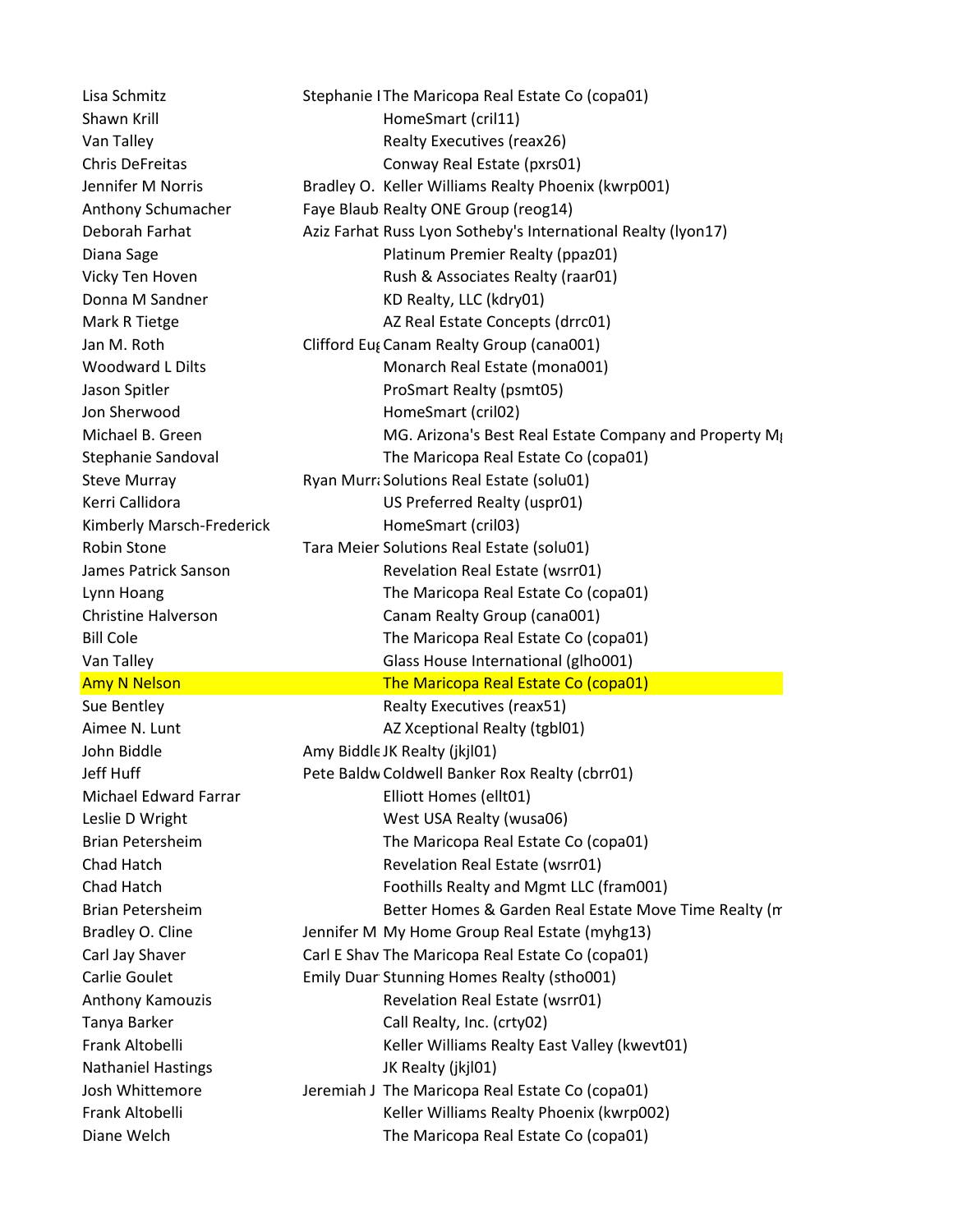Jared A English Century 21 Arizona Foothills (cere22) Tracy Kloock **My Home Group Real Estate (myhg06)** John Stauffer The My Home Group Real Estate (myhg02) Kimberly A Cochran West USA Realty (wusa04) Betty A Stephenson Coldwell Banker Residential Brokerage (cbrb18) Kimberly K Anderson Patti Haugl Arizona Best Real Estate (best04) Janine Long Neighborhood Assistance Corp (naca01) James Samsing MovingAZ Realty, LLC (moco01) Daphne L Roberts Brian K. Ro MovingAZ Realty, LLC (moco01) Joshua S. Ax Keller Williams Realty Biltmore Partners (kwbp01) Nicole Drew **Vincent David Home Group Real Estate, LLC (myhg01)** Valerie C. Zimmerman Keller Williams Realty Phoenix (kwrp001) Catherine M Goldman James HaddOmniNuvo Realty (omnr01) Melissa Yost Fuentes Debbie Yos Arizona Home Source Realty (azhs01) Mary Fick Bonnie Wir DPR Realty LLC (dvpt01) Laurie Lavine **Keller Williams Realty Phoenix (kwrp001)** Keller Williams Realty Phoenix (kwrp001) Rob Hale **Cactus Mountain Properties, LLC (cmpa01)** Cactus Mountain Properties, LLC (cmpa01) James Ward **HomeSmart** (cril04) Carl E Shaver Carl Jay Sharicopa Real Estate Co (copa01) Marlene Cerreta Glen A. Grunewald DPR Realty LLC (dvpt01) Patricia Maffucci **Matricia Matricia Matricia** West USA Realty (wusa04) Tammy A Adams **American Allstar Realty (alst01)** Ryan Atwood Ensign Properties Corp (ensi001) David Morgan Kimberly N HomeSmart (cril04) Roger D Banks **A.Z. & Associates Real Estate Group (azreg01)** A.Z. & Associates Real Estate Group (azreg01) Peter Ashijan The Maricopa Real Estate Co (copa01) Todd Lober **Keller Williams Realty East Valley (kwevt01)** James A Carlisto James Carli Coldwell Banker Residential Brokerage (cbrb12)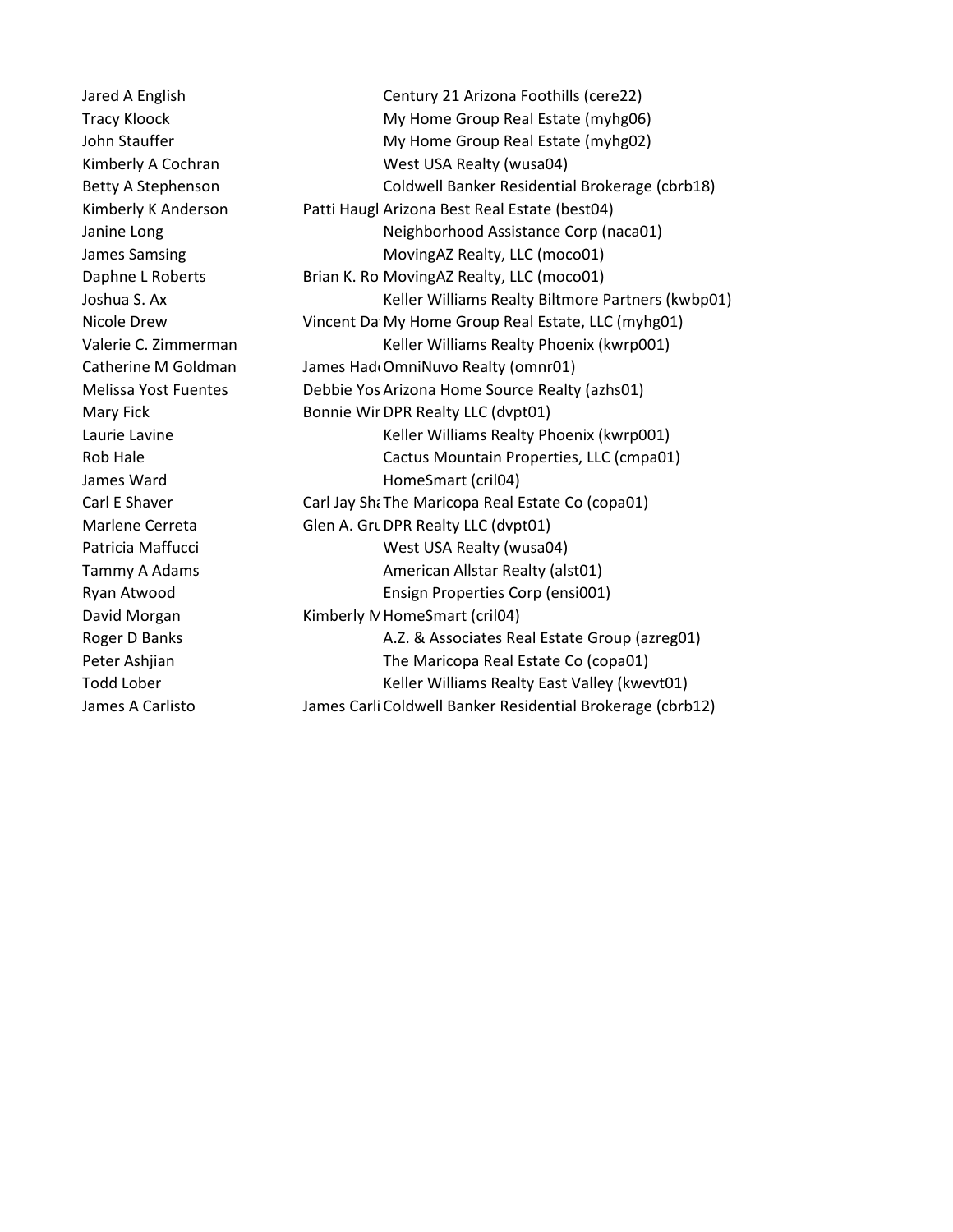| <b>Selling Agent</b>      | Co-Selling / Close of Es List Price Sold Price Price/SqFt House Nun Compass |                  |        |         |
|---------------------------|-----------------------------------------------------------------------------|------------------|--------|---------|
| <b>Charlotte M Allred</b> | ########                                                                    | 144900<br>144900 | 95.64  | 21081 N |
| Natasha C Osorio          | ########                                                                    | 145000<br>145000 | 102.33 | 45100 W |
| Jonathan Ibrahim          | ########                                                                    | 145000<br>145000 | 95.71  | 45084 W |
| Susan Wood                | ########                                                                    | 155000<br>151000 | 92.41  | 44920 W |
| Lori B. Hodgen            | ########                                                                    | 157500<br>152000 | 76.42  | 44816 W |
| <b>Brian French</b>       | 9/6/2016                                                                    | 160499<br>157000 | 75.62  | 45415 W |
| Christopher Ludlow        | ########                                                                    | 159500<br>164000 | 79.03  | 45418 W |
| Van Talley                | 9/9/2016                                                                    | 199500<br>188000 | 93.35  | 44825 W |
| Jan M. Roth               | ########                                                                    | 139500<br>136000 | 96.24  | 45098 W |
| James A Carlisto          | ########                                                                    | 139900<br>139900 | 80.82  | 17454 N |
| Manuel Gauna              | ########                                                                    | 165000<br>161000 | 76.85  | 17551 N |
| Kraig Acklam              | ########                                                                    | 167990<br>168000 | 64.24  | 44795 W |
| Kimberly A Cochran        | ########                                                                    | 174900<br>174300 | 88.65  | 45329 W |
| Thomas K Lynch Jr.        | ########                                                                    | 178000<br>178000 | 87.94  | 45083 W |
| Jason Nelson              | ########                                                                    | 189500<br>187500 | 82.63  | 45009 W |
| John C Evans              | 9/1/2016                                                                    | 235000<br>221000 | 72.72  | 45126 W |
| Chris Dunham              | ########                                                                    | 174900<br>173000 | 113.07 | 44075 W |
| Wadad Ghomrawi            | ########                                                                    | 182000<br>182000 | 70.51  | 44097 W |
| <b>Raymond Flores</b>     | ########                                                                    | 197858<br>198000 | 76.71  | 21770 N |
| Kristina Garcia           | 9/9/2016                                                                    | 219000<br>219000 | 96.01  | 44620 W |
| Christopher Ludlow        | ########                                                                    | 239000<br>239000 | 76.36  | 44362 W |
| Konni Cormier             | ########                                                                    | 249900<br>240750 | 109.04 | 44207 W |
| Anne Kenneth              | ########                                                                    | 255000<br>250000 | 64.35  | 44478 W |
| <b>Tara Meier</b>         | ########                                                                    | 257000<br>259000 | 65.9   | 21665 N |
| <b>Steve Trang</b>        | ########                                                                    | 154855<br>157000 | 66.16  | 43995 W |
| Carl E Shaver             | ########                                                                    | 159900<br>159900 | 63.83  | 44358 W |
| Lisa Buhr                 | ########                                                                    | 160000<br>160000 | 63.87  | 18243 N |
| Diane Vachon-Cain         | ########                                                                    | 159800<br>162800 | 64.99  | 44476 W |
| <b>Rute Haag</b>          | ########                                                                    | 172000<br>171000 | 81.93  | 18305 N |
| Meredith Griffith         | ########                                                                    | 148000<br>142000 | 97.59  | 42576 W |
| Jodi Frazier              | 9/7/2016                                                                    | 149500<br>145000 | 99.45  | 18250 N |
| Cory Adams                | ########                                                                    | 149900<br>149000 | 95.51  | 42477 W |
| Danielle M. Nichols       | ########                                                                    | 167500<br>162500 | 88.51  | 41734 W |
| Michael B. Green          | ########                                                                    | 167500<br>163000 | 88.78  | 41739 W |
| <b>Stephen Price</b>      | ########                                                                    | 163500<br>163500 | 74.28  | 41430 W |
| Leslie D Wright           | ########                                                                    | 169500<br>165000 | 66.99  | 18450 N |
| Diane Welch               | ########                                                                    | 164900<br>165900 | 75.61  | 41406 W |
| <b>Tracy Norton</b>       | ########                                                                    | 192000<br>196900 | 93.52  | 41170 W |
| Jan M. Roth               | 9/3/2016                                                                    | 206900<br>206900 | 80.98  | 41359 W |
| Mike L Riggs              | ########                                                                    | 224900<br>224900 | 61.62  | 41862 W |
| Chris J McKeever          | ########                                                                    | 234000<br>225000 | 98.25  | 18315 N |
| Susan Hallamore           | ########                                                                    | 239900<br>242000 | 105.82 | 41992 W |
| <b>Tim Williams</b>       | ########                                                                    | 259000<br>245000 | 69.2   | 42616 W |
| Jetaime Marie Green       | 9/9/2016                                                                    | 299900<br>295000 | 84.14  | 41872 W |
| Kim Gillespie             | ########                                                                    | 139900<br>147000 | 80.86  | 41375 W |
| Alex Fajardo              | ########                                                                    | 159900<br>159500 | 78.69  | 21049 N |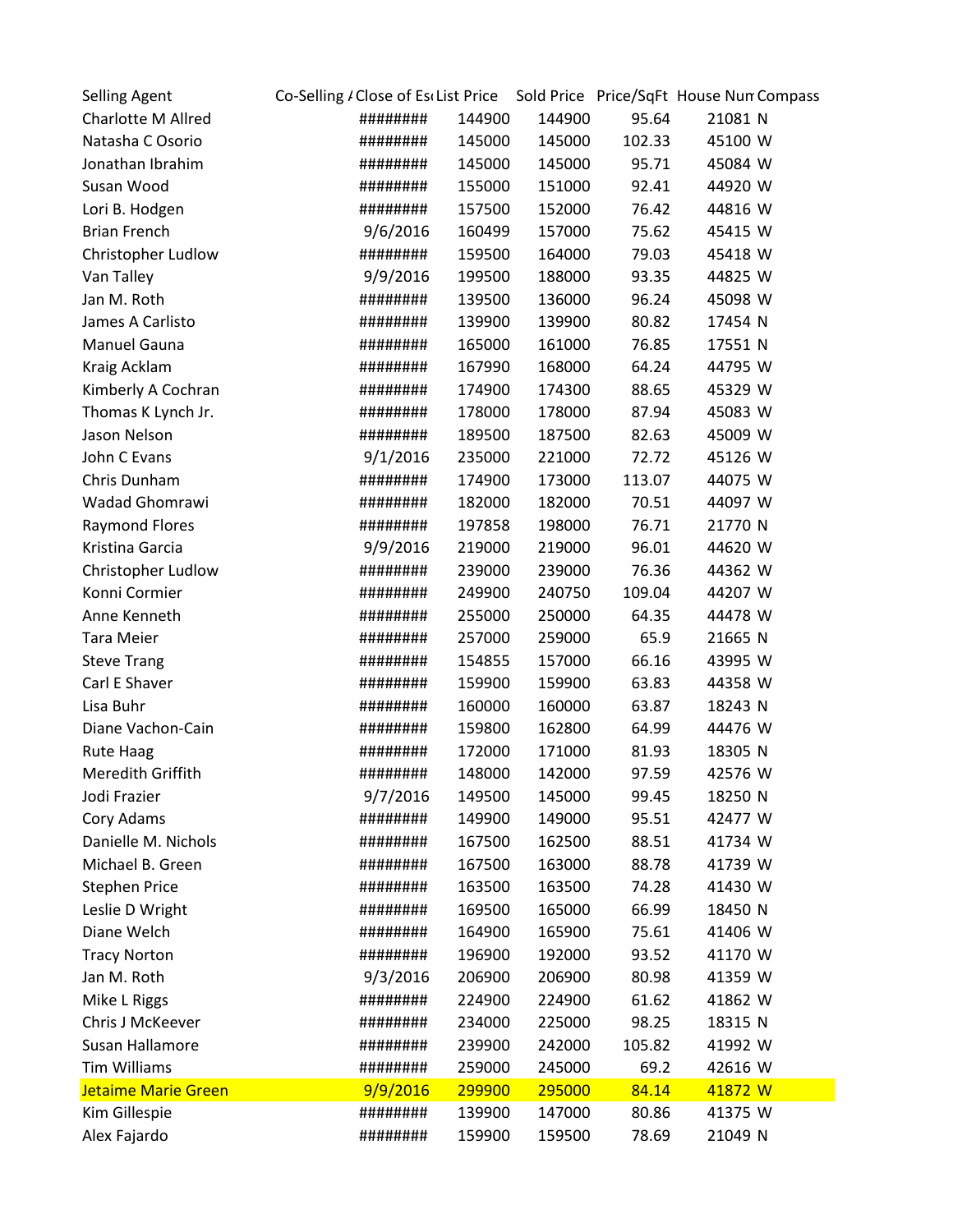| <b>Tracy Norton</b>            | ######## | 169900 | 163000 | 117.35 | 39991 W |
|--------------------------------|----------|--------|--------|--------|---------|
| <b>Tracy Norton</b>            | ######## | 175900 | 173900 | 112.05 | 40026 W |
| Evangelina Madrigal            | ######## | 178000 | 174000 | 93.39  | 40400 W |
| Jason Nelson                   | ######## | 175000 | 175000 | 78.65  | 41114 W |
| Kerry McGinty                  | ######## | 175900 | 175900 | 80.14  | 21093 N |
| <b>Ardie Hawkins</b>           | ######## | 179000 | 176000 | 83.49  | 20439 N |
| <b>Tracy Norton</b>            | ######## | 178900 | 178900 | 115.27 | 40045 W |
| <b>Tracy Norton</b>            | ######## | 187900 | 187900 | 102.23 | 20644 N |
| <b>Tracy Norton</b>            | ######## | 188900 | 187900 | 102.23 | 40027 W |
| <b>Tracy Norton</b>            | ######## | 222900 | 210900 | 83.89  | 20662 N |
| Zachary L. Blauvelt            | ######## | 224900 | 225000 | 79.28  | 41181 W |
| <b>Ronald Charles Tompkins</b> | ######## | 245999 | 245999 | 97.19  | 20838 N |
| <b>Christy Fisher</b>          | 9/9/2016 | 265000 | 282000 | 73.97  | 41150 W |
| <b>Marco Da Silva</b>          | ######## | 120000 | 121000 | 66.52  | 18372 N |
| Ana L Bayardo                  | ######## | 135000 | 135000 | 89.82  | 46002 W |
| Angela Sleeper                 | ######## | 140000 | 140000 | 83.78  | 46163 W |
| Connie Walker                  | ######## | 152900 | 146000 | 85.68  | 46121 W |
| Patricia Ann Boyd              | ######## | 165000 | 164250 | 55.41  | 46153 W |
| Peter J Quarequio              | ######## | 170000 | 170000 | 85.25  | 45466 W |
| <b>Brian Montee</b>            | ######## | 179900 | 179500 | 59.22  | 46117 W |
| Shane Burleson                 | ######## | 185000 | 184000 | 53.68  | 46126 W |
| Leslie Gardner                 | ######## | 189900 | 191500 | 63.72  | 46090 W |
| Amy N Nelson                   | ######## | 239000 | 235000 | 72.98  | 46073 W |
| <b>Brett Tanner</b>            | 9/9/2016 | 249900 | 244000 | 79.27  | 18357 N |
| Jason Bechtold                 | ######## | 239900 | 239900 | 58.45  | 44048 W |
| Maria A Sequeira               | ######## | 194900 | 188500 | 120.52 | 42843 W |
| <b>Jill K Dames</b>            | ######## | 199900 | 189400 | 107.18 | 42503 W |
| Non-MLS Agent                  | ######## | 199999 | 190000 | 120.71 | 41672 W |
| Melissa Rush                   | 9/8/2016 | 193850 | 190000 | 121.48 | 42479 W |
| John Schafer                   | ######## | 209000 | 204500 | 119.94 | 42518 W |
| Ronald E. Hendrix              | ######## | 234900 | 229900 | 101.59 | 19732 N |
| Stephen Kuburich               | 9/2/2016 | 134900 | 128000 | 96.75  | 21958 N |
| Randy Duncan                   | ######## | 129900 | 129900 | 101.72 | 43910 W |
| Cinthya Lorena Raudales        | ######## | 135000 | 135000 | 91.21  | 41678 W |
| Anthony Schumacher             | ######## | 160000 | 137000 | 81.5   | 43808 W |
| Sandra Esquivias               | ######## | 139880 | 139000 | 89.9   | 41593 W |
| Carlos C. Martinez             | ######## | 147500 | 140000 | 66.79  | 42399 W |
| Randy Duncan                   | ######## | 141900 | 141000 | 98.12  | 42250 W |
| <b>Brandon Morgan</b>          | ######## | 150000 | 143000 | 72.36  | 41256 W |
| <b>Brett Tanner</b>            | ######## | 144900 | 144500 | 84.95  | 43700 W |
| Jason Nelson                   | 9/6/2016 | 145000 | 145000 | 102.98 | 43864 W |
| Stephen Horn                   | ######## | 144900 | 145000 | 87.24  | 21398 N |
| Adan Tinoco                    | 9/8/2016 | 150000 | 145000 | 86.05  | 43772 W |
| Landon M. Holzwarth            | ######## | 145000 | 145000 | 66.05  | 41243 W |
| Kim Bailey                     | ######## | 145000 | 147500 | 87.43  | 43850 W |
| Paul Pastore                   | ######## | 149000 | 148000 | 89.26  | 43630 W |
| Melissa Stanley                | ######## | 149500 | 148500 | 97.25  | 42348 W |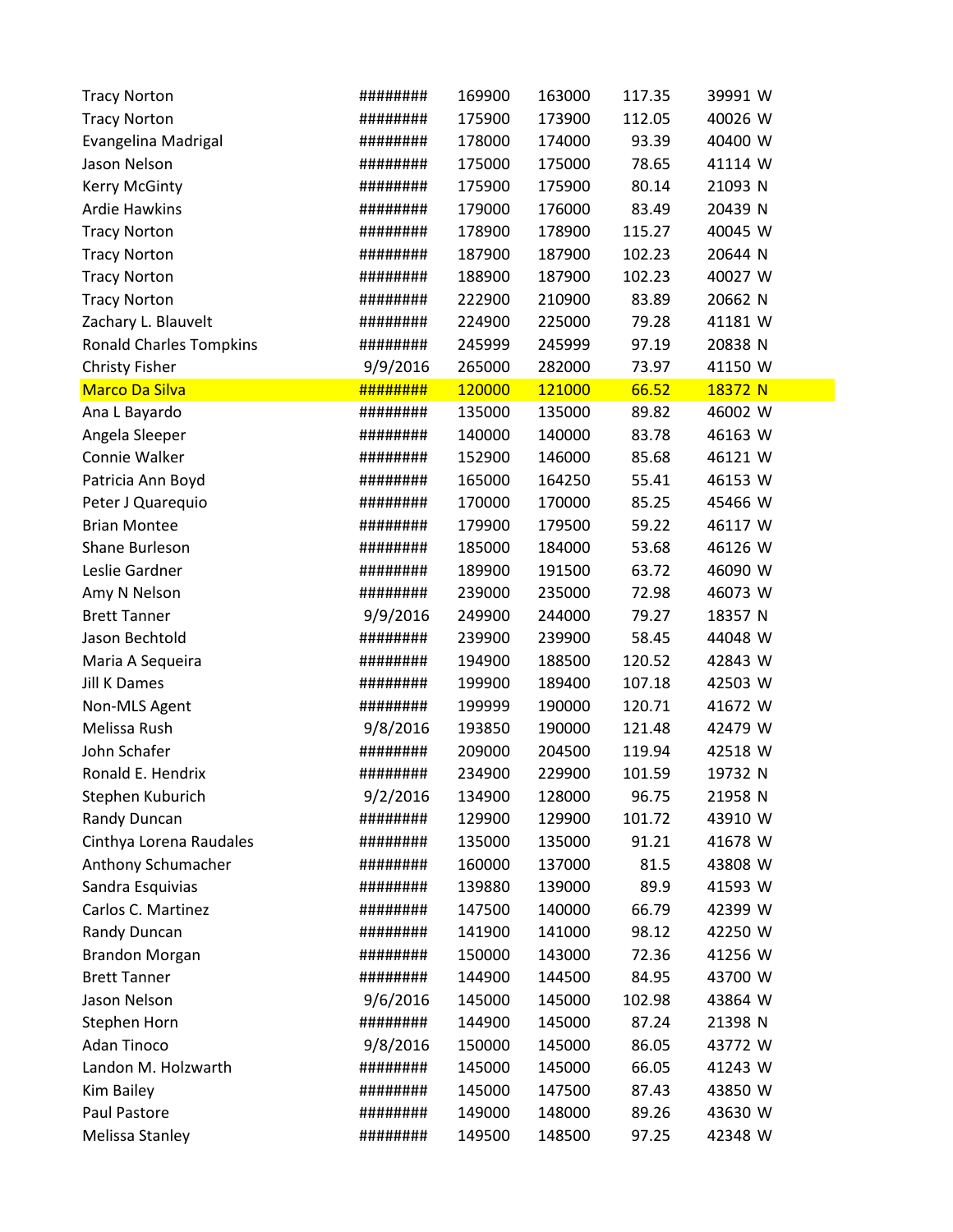| Anthony Schumacher                  | ######## | 164900 | 150000           | 80.91          | 43337 W            |
|-------------------------------------|----------|--------|------------------|----------------|--------------------|
| Jason Begley                        | ######## | 150777 | 150777           | 74.93          | 43696 W            |
| Sam Adrian Oh                       | ######## | 158900 | 157000           | 95.44          | 43483 W            |
| Stephen Joy                         | ######## | 162900 | 162500           | 64.54          | 41934 W            |
| <b>Brittany Klemme</b>              | ######## | 163900 | 163900           | 66.68          | 41634 W            |
| Carrie Black-Montano                | 9/9/2016 | 166989 | 166989           | 75.53          | 41616 W            |
| Kathy Forger                        | ######## | 170000 | 168000           | 87.86          | 43877 W            |
| Pat Patterson                       | ######## | 169900 | 169900           | 100.83         | 42266 W            |
| Melissa Rush                        | ######## | 169900 | 170000           | 86.34          | 43799 W            |
| Cory J. McLindsay                   | ######## | 177900 | 170000           | 67.48          | 22512 N            |
| Jaime R Robinson                    | 9/7/2016 | 170300 | 172000           | 102.62         | 22273 N            |
| <b>Rick Metcalfe</b>                | 9/7/2016 | 182500 | 175000           | 103.79         | 42487 W            |
| Kimberly A Cochran                  | ######## | 179900 | 178000           | 90.95          | 42457 W            |
| Cesar A Gonzalez                    | ######## | 183000 | 182000           | 84.61          | 42764 W            |
| <b>Tracy McEnaney</b>               | 9/5/2016 | 183000 | 183000           | 100.32         | 42548 W            |
| Michael B. Green                    | ######## | 189000 | 189000           | 80.8           | 22117 N            |
| <b>George Socrates Trezos</b>       | ######## | 190000 | 190000           | 82.14          | 21934 N            |
| David Hays                          | ######## | 193000 | 192000           | 69.86          | 40893 W            |
| Connie Audilett                     | ######## | 189900 | 192500           | 89.29          | 42066 W            |
| Pam Olmstead                        | ######## | 199700 | 195000           | 68.3           | 22160 N            |
| Kraig Acklam                        | 9/7/2016 | 204900 | 205000           | 93.43          | 41285 W            |
| Merrill A. Jencks                   | 9/8/2016 | 215000 | 209000           | 90.36          | 21832 N            |
| <b>Steve Murray</b>                 | ######## | 244900 | 210000           | 74.41          | 22267 N            |
| <b>Rick Metcalfe</b>                | ######## | 210900 | 214900           | 89.09          | 43246 W            |
|                                     |          |        |                  |                |                    |
| Jan M. Roth                         | ######## | 260000 | 251250           | 86.73          | 21557 N            |
| Sharyn Younger                      | 9/2/2016 | 259000 | 259000           | 80.91          | 43354 W            |
| <b>Ryan Murray</b>                  | ######## | 299999 | 295000           | 92.19          | 43453 W            |
| <b>Alex Alvarez</b>                 | ######## | 143000 | 143000           | 84.41          | 38028 W            |
| Ana Diaz                            | ######## | 145000 | 145000           | 89.34          | 37233 W            |
| Beverly M Schwenning                | ######## | 145900 | 145900           | 84.67          | 38115 W            |
| Gretchen Slaughter                  | ######## | 153000 | 153000           | 106.25         | 14277 N            |
| Michael Edward Farrar               | ######## | 182359 | 178000           | 108.07         | 17006 N            |
| Andrea Lupo                         | 9/9/2016 | 129500 | 125000           | 91.17          | 43752 W            |
| Woodward L Dilts                    | ######## | 132900 | 130000           | 94.82          | 43311 W            |
| Merrill A. Jencks                   | 9/9/2016 | 134900 | 133000           | 88.19          | 42823 W            |
| Kevin A Levy                        | ######## | 134900 | 136000           | 99.27          | 43244 W            |
| Cynthia Winthrop                    | 9/7/2016 | 149500 | 145000           | 94.52          | 42894 W            |
| Jason Mitchell                      | ######## | 154900 | 154900           | 63.87          | 19242 N            |
| Carl E Shaver                       | ######## | 157500 | 155000           | 96.51          | 19247 N            |
| <b>Steve Trang</b>                  | ######## | 200000 | 201500           | 61.98          | 42781 W            |
| Halina Wrona                        | ######## | 137900 | 135000           | 79.17          | 18362 N            |
| Joshua Bernal                       | ######## | 143000 | 139000           | 84.08          | 40426 W            |
| Amy N Nelson                        | ######## | 149900 | 145000           | 76.32          | 40433 W            |
| Kathryn Carson                      | ######## | 149900 | 146000           | 71.36          | 18259 N            |
| <b>Tina Clowes</b>                  | ######## | 154900 | 148000           | 82.03          | 18340 N            |
| <b>Brett Tanner</b><br>Jason Nelson | ######## | 149900 | 149000<br>150000 | 61.54<br>87.97 | 40400 W<br>40039 W |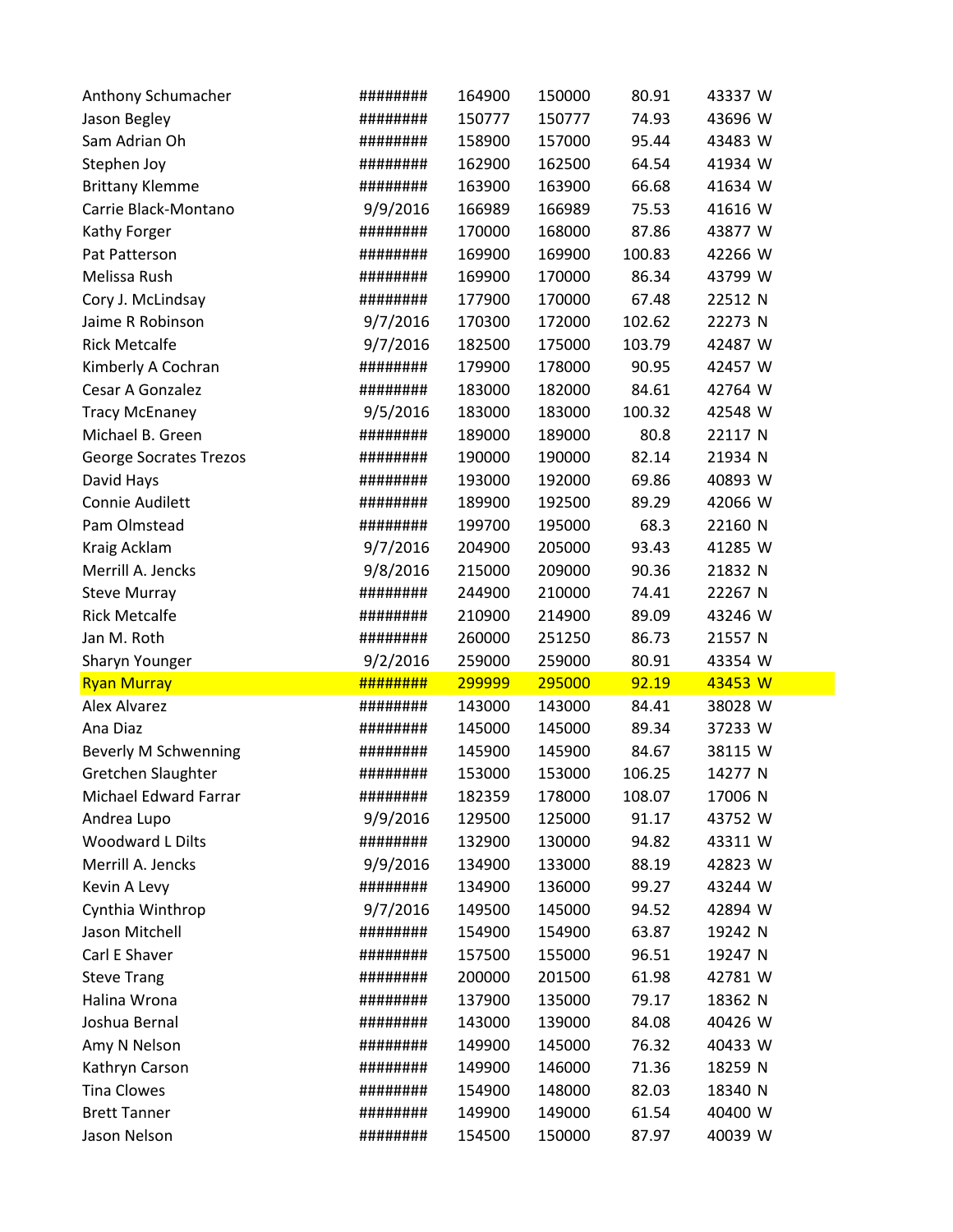| Kumiko Tanaka-Rosier          | ######## | 167900 | 162000 | 90.5   | 40160 W |
|-------------------------------|----------|--------|--------|--------|---------|
| <b>Theresa Mattern</b>        | 9/2/2016 | 136500 | 136500 | 90.04  | 37309 W |
| Lori S Murray                 | ######## | 139900 | 142500 | 93.99  | 37010 W |
| Adriana Ellen                 | ######## | 147000 | 147000 | 83.19  | 37016 W |
| Kim Gillespie                 | ######## | 214900 | 204000 | 89.16  | 17141 N |
| Kristi Newman                 | 9/1/2016 | 216000 | 216000 | 96.38  | 37079 W |
| Danitza Roldan                | ######## | 196995 | 196995 | 110.18 | 40817 W |
| Brian K. Roberts              | ######## | 125000 | 121519 | 64.19  | 35634 W |
| Brian K. Roberts              | ######## | 130000 | 125000 | 81.8   | 36148 W |
| Diane Strehlow                | 9/9/2016 | 126000 | 129000 | 107.23 | 19337 N |
| <b>Susan Ann Conners</b>      | ######## | 131900 | 133000 | 95.54  | 35830 W |
| <b>Brittany Klemme</b>        | ######## | 141085 | 137000 | 89.65  | 19489 N |
| Anthony Epifanio Mendoza      | ######## | 140000 | 140000 | 87.45  | 36380 W |
| Shannon Rojas                 | 9/6/2016 | 150000 | 149000 | 97.58  | 36196 W |
| Carmen Kaloush                | ######## | 149990 | 149990 | 98.16  | 19513 N |
| Samantha Allen                | ######## | 189900 | 189900 | 69.3   | 35945 W |
| Kim Alexander                 | ######## | 205000 | 205000 | 56.23  | 36400 W |
| Julie Hill                    | ######## | 213600 | 209000 | 73.95  | 19964 N |
| Carl E Shaver                 | 9/9/2016 | 229000 | 229000 | 81.93  | 36232 W |
| Benjamin Scheier              | ######## | 146000 | 130725 | 80.25  | 21058 N |
| Nicole Drew                   | ######## | 149900 | 150000 | 66.87  | 44397 W |
| Rachel A Almanzar             | 9/2/2016 | 159900 | 160000 | 82.94  | 20816 N |
| <b>Mark Rogers</b>            | ######## | 174900 | 169700 | 73.75  | 44197 W |
| Erin Pastula                  | ######## | 187900 | 187900 | 71.04  | 44263 W |
| Mario Beltran Espinoza        | ######## | 190000 | 190000 | 95.67  | 43474 W |
| <b>George Socrates Trezos</b> | ######## | 199900 | 199900 | 90.82  | 43429 W |
| <b>Brooke Bogart</b>          | 9/7/2016 | 225000 | 220000 | 91.7   | 43448 W |
| Carolyn Jane (CJ) Irby        | ######## | 269900 | 270000 | 82.37  | 20464 N |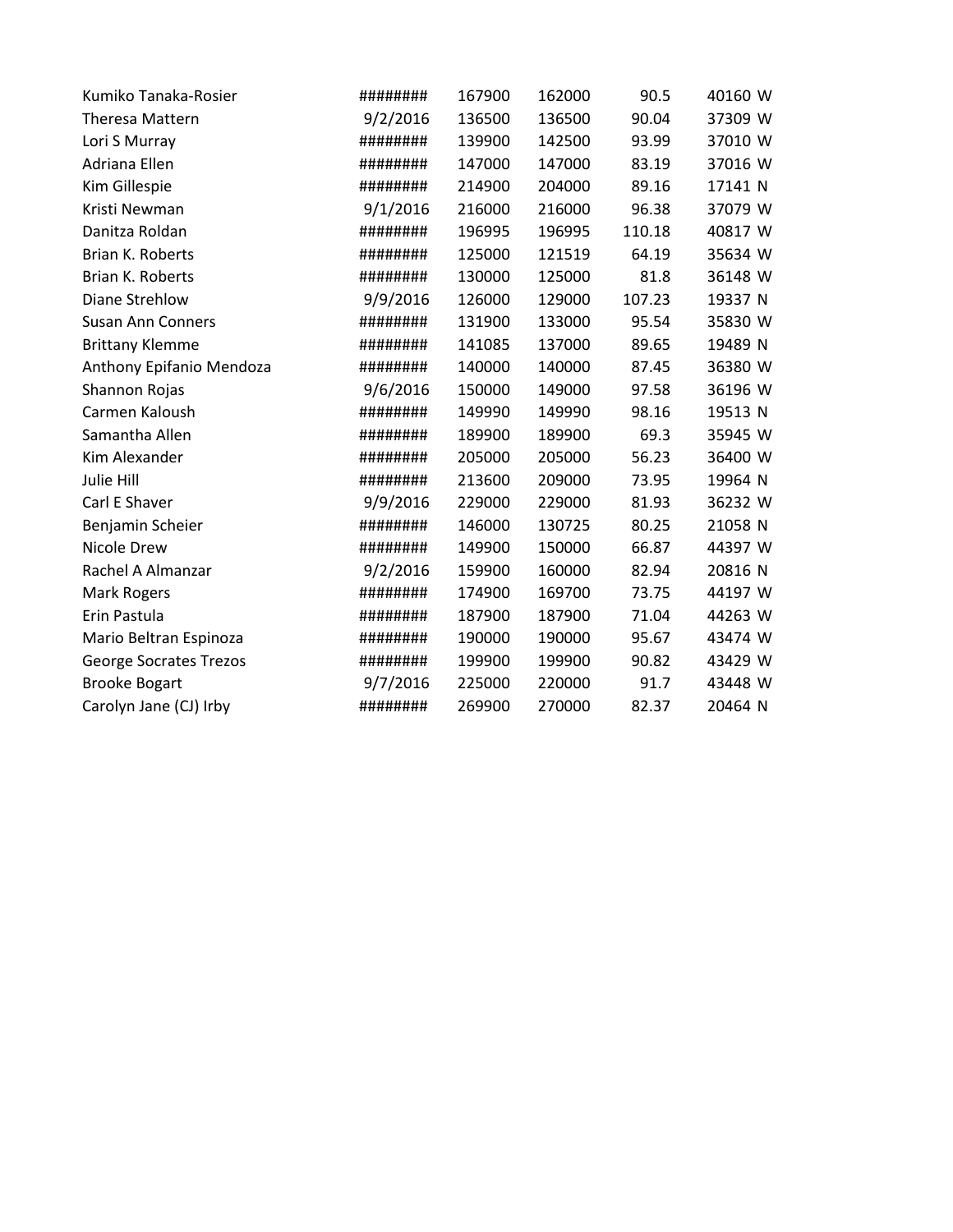| <b>Street Nam St Suffix</b> |            | Approx SQI# Bedroom # Bathroon Pool |                |                          | Legal Subdi Days on Market         |     |
|-----------------------------|------------|-------------------------------------|----------------|--------------------------|------------------------------------|-----|
| ANCON                       | AVE        | 1515                                | 3              | 2 None                   | <b>ACACIA CRI</b>                  | 4   |
| Paitilla                    | LN         | 1417                                | 3              | 2 None                   |                                    | 17  |
| PAITILLA                    | LN         | 1515                                | 3              | 2 None                   | <b>ACACIA CRI</b>                  | 43  |
| PAITILLA                    | LN         | 1634                                | 3              | 2 None                   | <b>ACACIA CRI</b>                  | 45  |
| MIRAMAR RD                  |            | 1989                                | 3              | 2 None                   | <b>ACACIA CRI</b>                  | 65  |
| PARAISO                     | LN         | 2076                                | 3              | 2 None                   | <b>ACACIA CRI</b>                  | 49  |
| <b>ALAMENDIST</b>           |            | 2075                                | 3              | 2 None                   | <b>ACACIA CRI</b>                  | 63  |
| <b>BALBOA</b>               | DR         | 2014                                | 3              | 3 Private                | <b>ACACIA CRI</b>                  | 5   |
| <b>YUCCA</b>                | LN         | 1413                                | 3              | 2 None                   | ALTERRA N                          | 21  |
| CARMEN AVE                  |            | 1731                                | 4              | 2 None                   | <b>ALTERRA SO</b>                  | 4   |
| <b>COSTA BRA AVE</b>        |            | 2095                                | 4              | 3 None                   | <b>ALTERRA SO</b>                  | 70  |
| <b>WOODY</b>                | <b>RD</b>  | 2615                                | 4              | 2.5 None                 | <b>ALTERRA SO</b>                  | 42  |
| <b>DESERT CEILN</b>         |            | 1966                                | 3              | 2 None                   | ALTERRA N                          | 86  |
| <b>RHEA</b>                 | <b>RD</b>  | 2024                                | 4              | 2 Private                | <b>ALTERRA SO</b>                  | 8   |
| <b>BUCKHORNTRL</b>          |            | 2269                                | 4              | 2 None                   |                                    | 22  |
|                             |            |                                     |                |                          |                                    |     |
| <b>JUNIPER</b>              | AVE        | 3039                                | 4              | 2.5 Private              | ALTERRA N                          | 33  |
| <b>GRANITE</b>              | DR         | 1530                                | 3              | 2 Private                | <b>COBBLEST(</b>                   | 6   |
| GARDEN                      | LN         | 2581                                | 5              | 3 None                   | <b>COBBLEST(</b>                   | 47  |
| <b>GREENLAN DR</b>          |            | 2581                                | 5              |                          | 3 Community COBBLESTO              | 80  |
| <b>VINEYARD ST</b>          |            | 2281                                | 4              |                          | 2 Community COBBLEST(              | 53  |
| ADOBE                       | <b>CIR</b> | 3130                                | 5              | 2.5 Communit\ SUBD COBI  |                                    | 27  |
| <b>COPPER</b>               | <b>TRL</b> | 2208                                | 4              | 2 Both                   | <b>COBBLEST(</b>                   | 36  |
| REDROCK RD                  |            | 3885                                | 5              |                          | 3 Community COBBLESTO              | 44  |
| <b>CELTIC</b>               | AVE        | 3930                                | 6              |                          | 3 Community COBBLESTO              | 55  |
| <b>BUCKHORNTRL</b>          |            | 2373                                | 4              | 3 None                   | <b>DESERT CEI</b>                  | 63  |
| <b>CYPRESS</b>              | LN         | 2505                                | 4              | 2.5 None                 | <b>DESERT CEI</b>                  | 4   |
| <b>DAISY</b>                | DR         | 2505                                | 4              | 2.5 None                 | <b>DESERT CEI</b>                  | 47  |
| <b>WINDROSE DR</b>          |            | 2505                                | 4              | 2.5 None                 | <b>DESERT CEI</b>                  | 6   |
| LARKSPUR DR                 |            | 2087                                | 3              | 3 None                   | <b>DESERT CEI</b>                  | 72  |
| <b>CENTENNI/ CT</b>         |            | 1455                                | 3              | 2 Community              |                                    | 58  |
| Calacera                    | <b>ST</b>  | 1458                                | 3              | 2 Community              |                                    | 115 |
| <b>SUSSEX</b>               | <b>RD</b>  | 1560                                | 3              |                          | 2 Communit <sub>)</sub> RIVER BIRC | 52  |
| CORVALIS LN                 |            | 1836                                | 4              |                          | 3 Community ACACIA PAI             | 2   |
| CORVALIS LN                 |            | 1836                                | 4              |                          | 3 Community ACACIA PAI             | 3   |
| <b>CAPISTRAN DR</b>         |            | 2201                                | 3              | 2.5 Community ELM TREE / |                                    | 94  |
|                             |            |                                     |                | 2.5 Community            |                                    |     |
| JAMESON DR                  |            | 2463                                | 4              |                          |                                    | 43  |
| <b>GRANADA DR</b>           |            | 2194                                | 3              | 2.5 Community ELM TREE / |                                    | 43  |
| <b>CAPISTRAN DR</b>         |            | 2053                                | 4              | 2.5 Community ELM TREE / |                                    | 248 |
| LUCERA                      | LN         | 2555                                | 5              | 2.5 Community ELM TREE / |                                    | 324 |
| <b>CAPISTRAN DR</b>         |            | 3650                                | 5              | 3 Community              |                                    | 10  |
| <b>FALCON</b>               | LN         | 2290                                | 4              |                          | 2 Communit <sub>)</sub> SYCAMORE   | 35  |
| CARLISLE                    | LN         | 2287                                | 3              |                          | 2 Community FINAL PLAT             | 174 |
| AVELLA                      | DR         | 3540                                | 5              |                          | 4 Community FINAL PLAT             | 70  |
| <b>MONTEVEF CT</b>          |            | 3506                                | $\overline{4}$ | 2.5 Private              |                                    | 37  |
| Hopper                      | DR         | 1818                                | 3              | 2.5 None                 | PARCEL 5 A                         | 6   |
| DANIELLE AVE                |            | 2027                                | 4              | 2.5 None                 | LOT 2 PARC                         | 14  |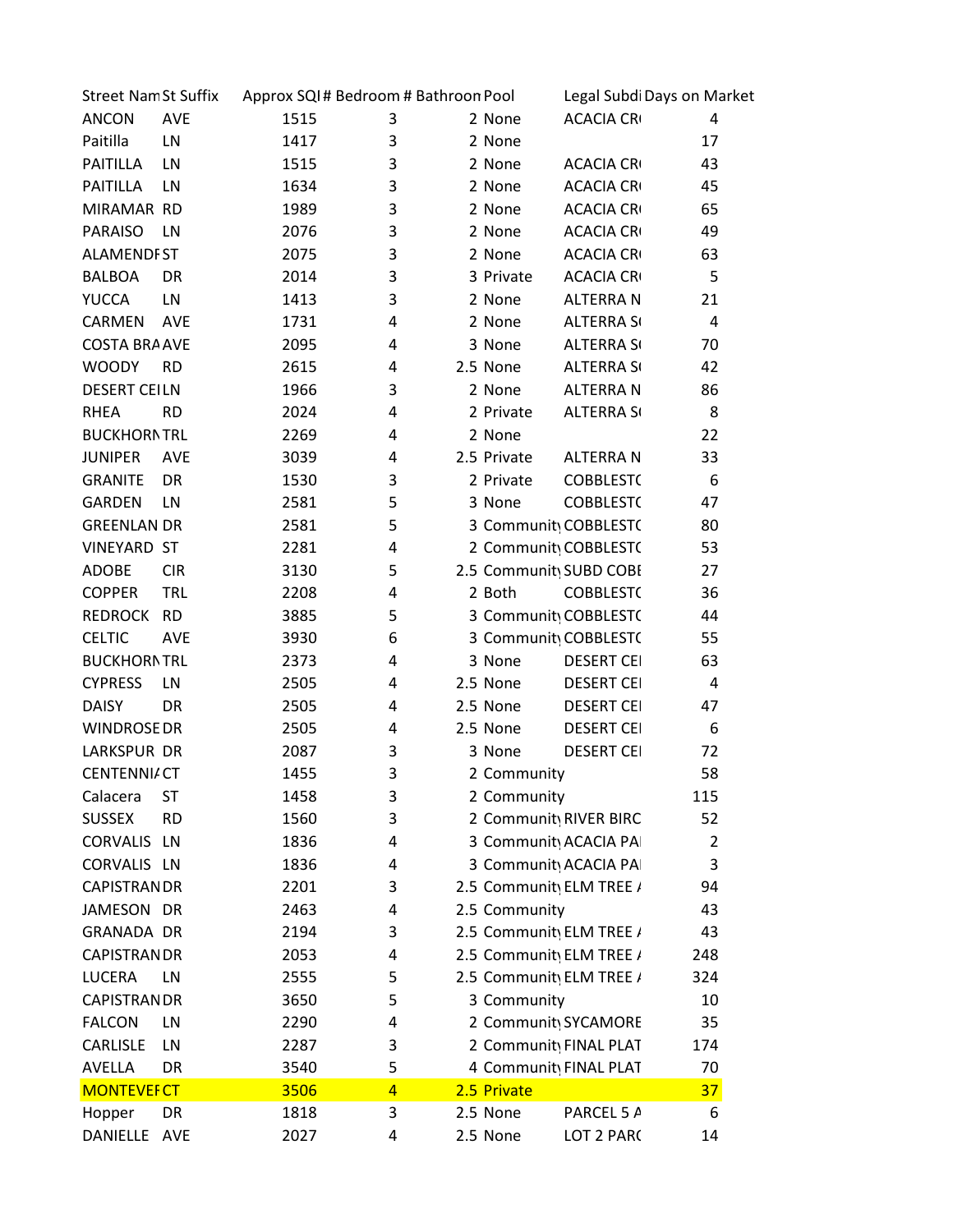| <b>PRYOR</b>        | LN         | 1389        | 3              | 2 None      | LOT 025 PA                        | 51               |
|---------------------|------------|-------------|----------------|-------------|-----------------------------------|------------------|
| <b>PRYOR</b>        | LN         | 1552        | 3              | 2 None      | LOT 049 PA                        | 2                |
| <b>HOPPER</b>       | DR         | 1863        | 4              | 2 None      | LOT 033 PA                        | 55               |
| <b>HAYDEN</b>       | DR         | 2225        | 3              | 2.5 None    | PARCEL 3 A                        | 74               |
| <b>GRANTHAN RD</b>  |            | 2195        | 4              | 3 Private   | LOT 035 PA                        | 16               |
| HERBERT             | <b>AVE</b> | 2108        | 4              | 2.5 None    | <b>LOT 44, PA</b>                 | 32               |
| <b>PRYOR</b>        | LN         | 1552        | 3              | 2 None      | LOT 028 PA                        | 28               |
| <b>SCOLA</b>        | <b>ST</b>  | 1838        | 3              | 2 None      | LOT 046 PA                        | $\overline{2}$   |
| <b>PRYOR</b>        | LN         | 1838        | 3              | 2 None      | LOT 027 PA                        | 120              |
| SCOLA               | ST         | 2514        | 5              | 3 None      | LOT 047 PA                        | 106              |
| <b>HAYDEN</b>       | DR         | 2838        | 4              | 2.5 Private | PARCEL 3 A                        | 51               |
| LAUREN              | <b>RD</b>  | 2531        | 3              | 2 Private   | PARCEL 4 A                        | 222              |
| <b>NOVAK</b>        | LN         | 3812        | 4              | 2.5 Private |                                   | 6                |
| <b>SMITH</b>        | <b>DR</b>  | <b>1819</b> | $\overline{4}$ | 3 None      | <b>MARICOPA</b>                   | $6 \overline{6}$ |
| <b>HOLLY</b>        | DR         | 1503        | 2              | 2 None      | <b>MARICOPA</b>                   | 6                |
|                     | <b>RD</b>  |             |                |             |                                   |                  |
| <b>TUCKER</b>       |            | 1671        | 4              | 2 None      | <b>MARICOPA</b>                   | 6                |
| <b>STARLIGHT DR</b> |            | 1704        | 3              | 2 None      | <b>MARICOPA</b>                   | 37               |
| <b>BELLE</b>        | AVE        | 2964        | 4              | 2.5 None    | <b>MARICOPA</b>                   | 162              |
| BARBARA LN          |            | 1994        | 3              | 2.5 Private | <b>MARICOPA</b>                   | 118              |
| <b>SKY</b>          | LN         | 3031        | 5              | 3.5 None    | <b>MARICOPA</b>                   | 54               |
| AMSTERDA RD         |            | 3428        | 5              | 3.5 None    | <b>MARICOPA</b>                   | 119              |
| RAINBOW DR          |            | 3005        | 5              | 3 None      | <b>MARICOPA</b>                   | 12               |
| <b>MORNING LN</b>   |            | 3220        | 6              | 2.5 Private | <b>MARICOPA</b>                   | 42               |
| MADISON RD          |            | 3078        | 5              | 3 Private   | <b>MARICOPA</b>                   | 36               |
| PALO AMA RD         |            | 4104        | 4              | 3.5 None    | PALO BREA                         | 9                |
| Sandpiper DR        |            | 1564        | 2              | 2 Community |                                   | 262              |
| ABBEY               | <b>RD</b>  | 1767        | $\overline{2}$ |             | 2 Community PROVINCE              | 155              |
| Caliente            | DR         | 1574        | $\overline{2}$ | 2 Community |                                   | 190              |
| Sea Eagle           | DR         | 1564        | $\overline{2}$ | 2 Community |                                   | 191              |
| <b>HEAVENLY PL</b>  |            | 1705        | 2              |             | 2 Communit <sub>)</sub> REPLAT FO | 116              |
| Flamingo            | <b>RD</b>  | 2263        | 3              | 2 Community |                                   | 234              |
| <b>BRADEN</b>       | <b>RD</b>  | 1323        | 3              | 2 None      | PARCEL 3 A                        | 37               |
| <b>COLBY</b>        | DR         | 1277        | 3              | 2 None      | PARCEL 2A                         | 65               |
| Hillman             | DR         | 1480        | 3              | 2 None      |                                   | 32               |
|                     |            |             |                |             |                                   |                  |
| ELM                 | DR         | 1681        | 3              | 2 Private   | PARCEL 2B                         | 126              |
| HILLMAN             | DR         | 1546        | 4              | 2.5 None    | PARCEL 23                         | 61               |
| <b>CHAMBERS DR</b>  |            | 2096        | 4              | 2 None      | PHASE II P/                       | 38               |
| OAKLAND DR          |            | 1437        | 3              | 2 None      | PHASE II P/                       | 3                |
| PARKHILL DR         |            | 1976        | 4              | 2.5 None    | LOT 066 RA                        | 53               |
| <b>RIO GRANL DR</b> |            | 1701        | 4              | 2 None      | PARCEL 2B                         | 500              |
| Rio Lobo            | DR         | 1408        | 3              | 2 Private   | PARCEL 3 A                        | 56               |
| <b>DUNCAN</b>       | DR         | 1662        | 3              | 2 None      | PARCEL 2B                         | 95               |
| <b>CAHILL</b>       | DR         | 1685        | 3              | 2 None      | PARCEL 3 A                        | 9                |
| LITTLE              | DR         | 2195        | 4              | 2.5 None    | LOT 122 RA                        | 13               |
| ELM                 | DR         | 1687        | 3              | 2 None      | PARCEL 2B                         | 36               |
| Rio Grande DR       |            | 1658        | 4              | 2 None      | PARCEL 2B                         | 57               |
| <b>COLBY</b>        | DR         | 1527        | 3              | 2 None      | PHASE II P/                       | 29               |
|                     |            |             |                |             |                                   |                  |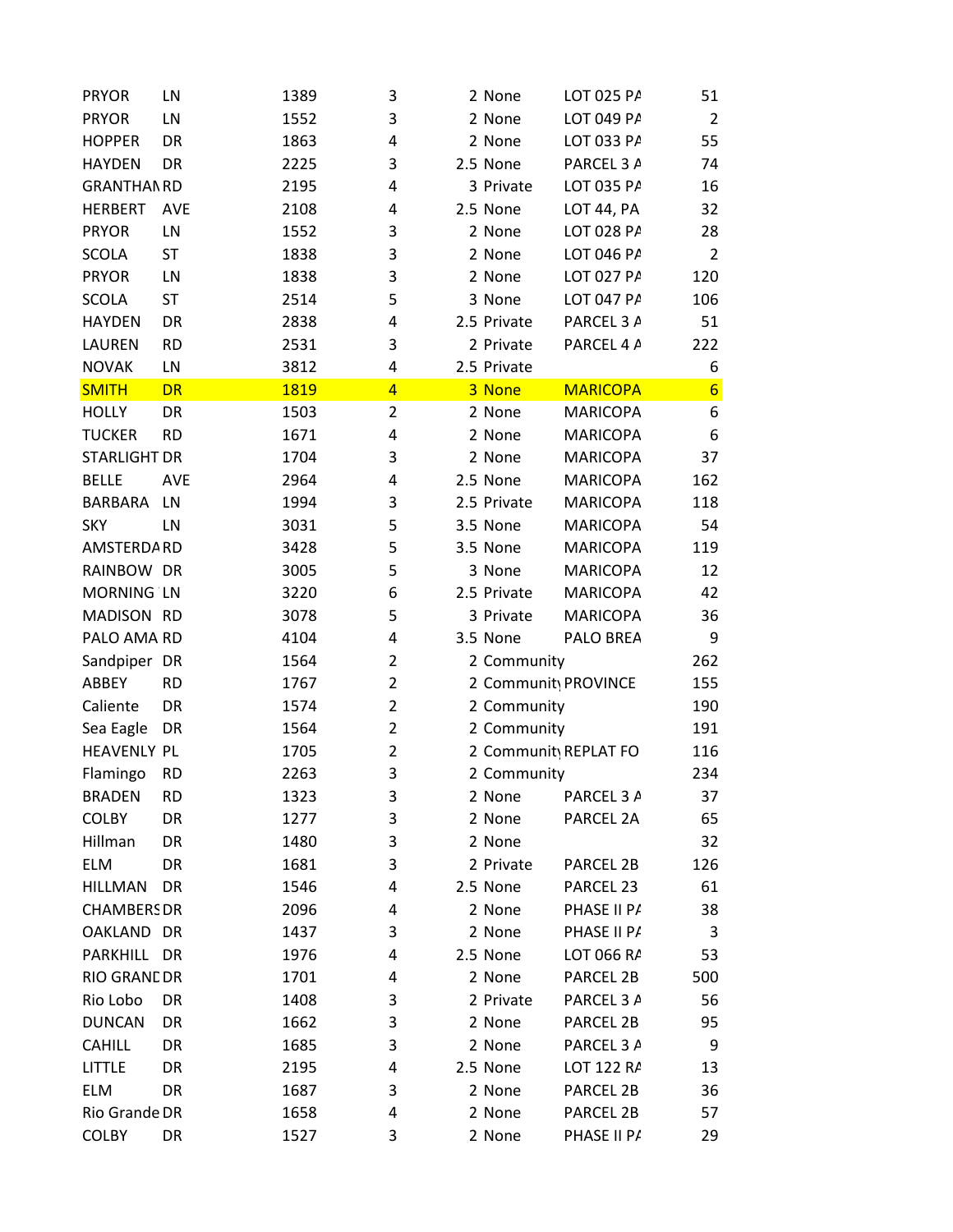| MICHAELS DR          |            | 1854 | 3               | 2 Private   | PARCEL 13                           | 13         |
|----------------------|------------|------|-----------------|-------------|-------------------------------------|------------|
| <b>COLBY</b>         | DR         | 2012 | 4               | 2.5 None    | PARCEL 2A                           | 90         |
| CHISHOLM DR          |            | 1645 | 3               | 2 None      | PARCEL 12                           | 15         |
| Hillman              | DR         | 2518 | 4               | 3 None      |                                     | 32         |
| WARREN               | LN         | 2458 | 4               | 2.5 None    | PHASE II P/                         | 104        |
| <b>HILLMAN</b>       | DR         | 2211 | 5               | 2.5 None    | PHASE II PA                         | 53         |
| Bedford              | DR         | 1912 | 4               | 3 None      | PARCEL 2B                           | 95         |
| <b>SPARKS</b>        | DR         | 1685 | 3               | 2 None      | PHASE II PA                         | 54         |
| Cahill               | DR         | 1969 | 3               | 2 None      |                                     | 75         |
| <b>DAVIS</b>         | <b>WAY</b> | 2519 | 3               | 3 None      | PHASE II P/                         | 39         |
| <b>CAVEN</b>         | DR         | 1676 | 3               | 2 Private   | PARCEL 4 A                          | 26         |
| <b>HALL</b>          | DR         | 1686 | 3               | 2 Private   | PHASE II PA                         | 43         |
| <b>SPARKS</b>        | DR         | 1957 | 4               | 2 None      | PHASE II PA                         | 76         |
| OAKLAND DR           |            | 2151 | 3               | 2 None      | PHASE II P/                         | 15         |
| OAKLAND DR           |            | 1824 | 3               | 2 None      | PHASE II P/                         | 59         |
| <b>KINGSTON DR</b>   |            | 2339 | 3               | 2.5 None    | PARCEL 4 A                          | 0          |
| <b>BACKUS</b>        | DR         | 2313 | 3               | 2 Private   | PHASE II P/                         | 92         |
| BEDFORD DR           |            | 2748 | 4               | 2.5 None    | LOT 413 RA                          | 44         |
| MICHAELS DR          |            | 2156 | 4               | 2.5 Private | PHASE II PA                         | 254        |
| <b>DIETZ</b>         | DR         | 2855 | 4               | 3 None      | PHASE II P/                         | 80         |
| <b>LITTLE</b>        | DR         | 2194 |                 | 2.5 Private | LOT 119 RA                          | 15         |
| VAN LOO              | DR         | 2313 | 4               |             |                                     |            |
|                      |            |      | 4               | 2 Private   | PHASE II P/                         | 75         |
| REINBOLD DR          |            | 2822 | 4               | 2.5 None    | PHASE II PA                         | 14         |
| <b>ALEXANDR CT</b>   |            | 2412 | 4               | 2.5 Private | PARCEL 12                           | 15         |
| ANNE                 | LN         | 2897 | 4               | 3 Private   | LOT 339 RA                          | 82         |
| <b>BUNKER</b>        | DR         | 3201 | 4               | 3 Private   | PARCEL 6 A                          | 174        |
| <b>BUNKER</b>        | DR         | 3200 | $6\overline{6}$ | 3 Private   | <b>PARCEL 6 A</b>                   | <b>108</b> |
| Merced               | <b>ST</b>  | 1694 | 3               | 2 None      | <b>RANCHO M</b>                     | 111        |
| Merced               | <b>ST</b>  | 1623 | 3               | 2 None      |                                     | 41         |
| SANTA CLA AVE        |            | 1723 | 3               | 2 None      | RANCHO <sub>N</sub>                 | 83         |
| <b>SANTA ROS AVE</b> |            | 1440 | 3               | 2 None      | <b>SADDLEBA</b>                     | 281        |
| <b>ROSEMON ST</b>    |            | 1647 | 2               | 2 None      | <b>SANTA ROS</b>                    | 85         |
| <b>WILD HORSTRL</b>  |            | 1371 | 3               | 2 None      | <b>SENITA UN</b>                    | 96         |
| ARIZONA AVE          |            | 1371 | 3               | 2 None      | SENITA UN                           | 108        |
| <b>MARTIE LYIRD</b>  |            | 1508 | 3               | 2 None      | SENITA UN                           | 109        |
| Arizona              | <b>AVE</b> | 1370 | 3               | 2 None      |                                     | 22         |
| <b>BLAZEN</b>        | <b>TRL</b> | 1534 | 4               | 2 None      | <b>SENITA UN</b>                    | 46         |
| <b>BRADEN</b>        | <b>RD</b>  | 2425 | 4               | 2.5 None    | <b>SENITA UN</b>                    | 53         |
| <b>AUSTIN</b>        | <b>CT</b>  | 1606 | 4               | 2 None      | SENITA UN                           | 91         |
| Wild Horse TRL       |            | 3251 | 4               | 2.5 None    | SENITA UN                           | 70         |
| <b>CELIS</b>         | <b>ST</b>  | 1705 | 3               | 2 None      | <b>SMITH FAR</b>                    | 15         |
| <b>MOLLY</b>         | LN         | 1653 | 3               |             | 2.5 Community SMITH FAR             | 151        |
| <b>HELEN</b>         | <b>CT</b>  | 1900 | 4               |             | 2.5 Community SMITH FAR             | 85         |
| <b>ALICIA</b>        | <b>CT</b>  | 2046 | 3               |             | 2.5 Community SMITH FAR             | 23         |
| <b>BETTY</b>         | <b>CT</b>  | 1804 | 3               |             | 2.5 Community SMITH FAR             | 52         |
| <b>HELEN</b>         | <b>CT</b>  | 2421 | 3               |             | 2.5 Communit <sub>)</sub> SMITH FAR | 126        |
| TAMARA               | LN         | 1705 | 3               |             | 2 Communit <sub>)</sub> SMITH FAR   | 56         |
|                      |            |      |                 |             |                                     |            |